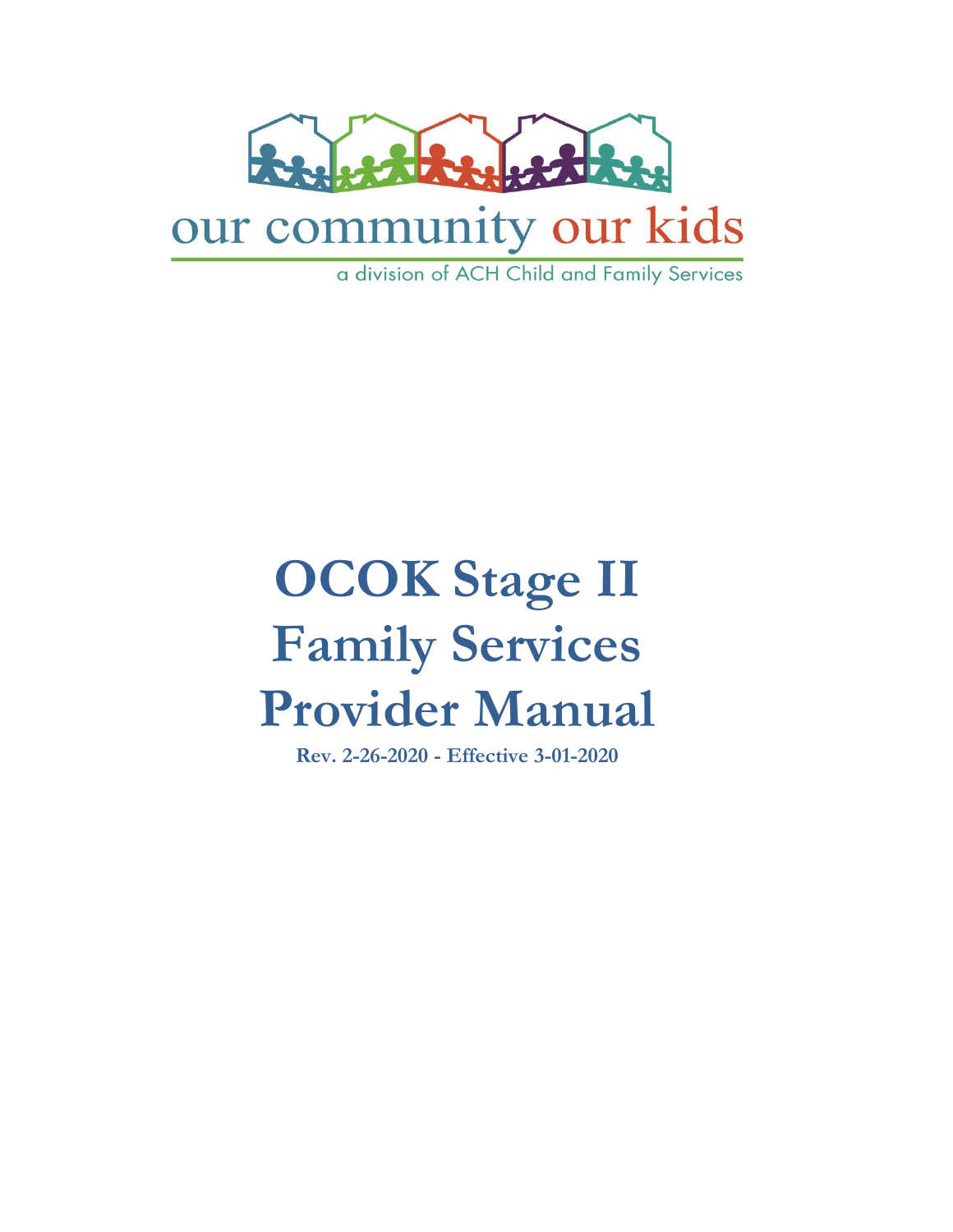# **Table of Contents**

- **1. Introduction**
- **2. Drug Testing**
- **3. Substance Abuse – Assessment and Counseling**
- **4. Evaluation and Treatment Services**
- **5. Parent/Caretaker Training**
- **6. Psychological/Psychiatric Evaluation/Assessment**
- **7. Permanency Planning Meetings**
- **8. Therapeutic or Specialized Camp**
- **9. Concrete Services**
- **10. Translator and Interpreter Services**
- **11. Court Related Services**
- **12. Supervised Visitation**
- **13. Finance and Billing Procedures**
- **14. Information Technology and Support**
- **15. Quality Improvement and Contract Management**
- **16. Manual Revision and Communication**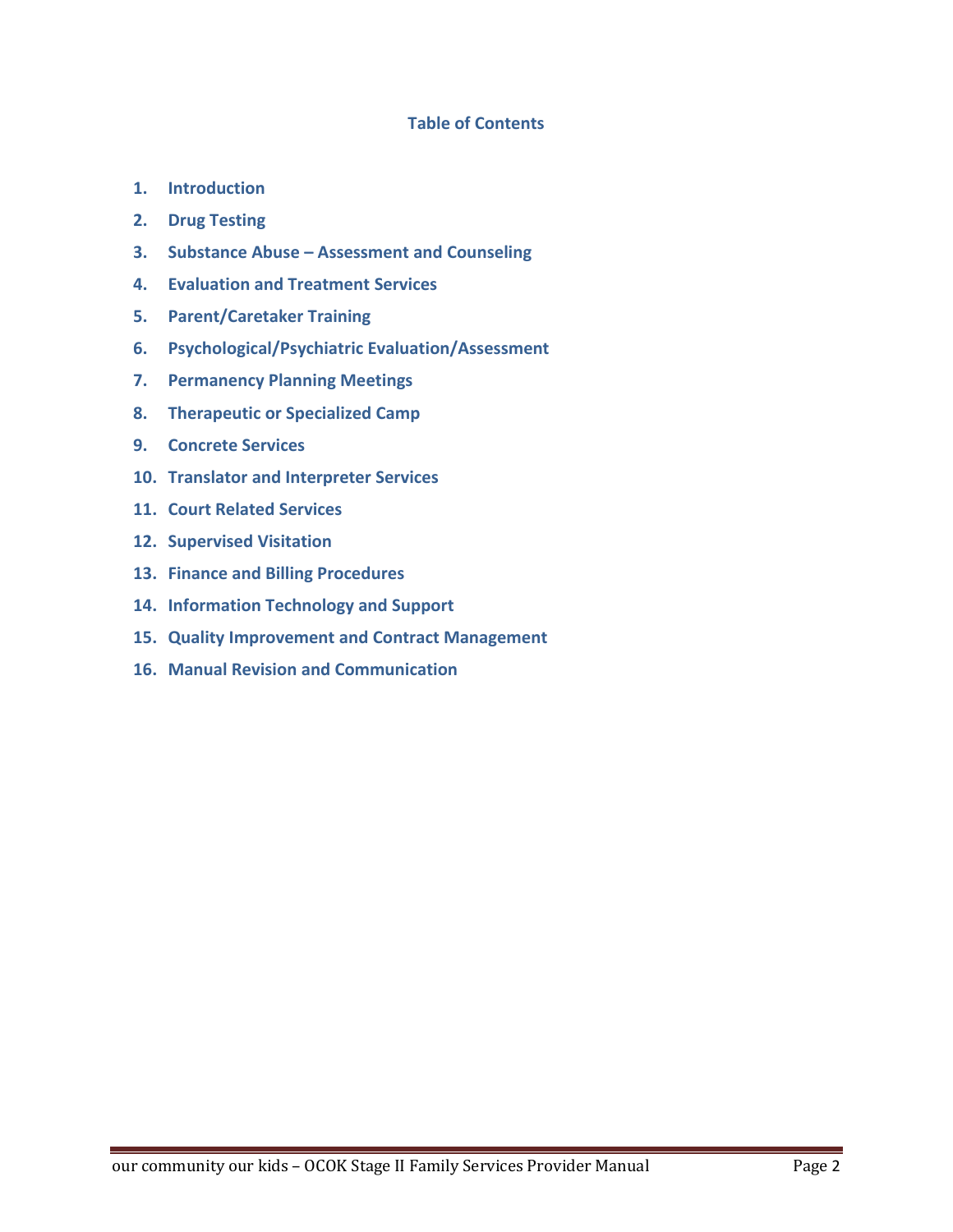# **1. Introduction**

Our Community Our Kids (OCOK), a division of ACH Child and Family Services, has been providing a continuum of services for children in the Texas foster care system in Region 3b since 2014. OCOK has contracted with Texas Department of Family and Protective Services as a Single Source Continuum Contract (SSCC) to expand Community-Based Care (CBC) in the Region, which includes Erath, Hood, Johnson, Palo Pinto, Parker, Somervell, and Tarrant counties.

CBC Stage II begins March 1, 2020. As in Stage I, OCOK will continue to be responsible for finding foster homes or other living arrangements for children in state care and providing them a full continuum of services. In addition to Stage I responsibilities, OCOK will provide Case Management and Family Services that enable children to safely achieve permanency in their own home, with relatives, or through adoption.

Throughout Stage I of the CBC contract, OCOK has worked together with Residential Providers throughout Region 3b to evaluate current service offerings and to expand capacity as necessary. OCOK has developed and supported a robust Network of Providers with the capacity to deliver a full array of services, creating an integrated, full continuum of care in the Region.

In Stage II of CBC, OCOK has developed a Network of Providers to deliver a broad array of services to meet the various needs of families involved in the Texas child welfare system. To become a Family Services Network Provider, an agency or individual must complete an application and have a fully executed Family Services Provider Services Agreement and Addendums. This Family Services Provider Manual will give the Provider guidance on specific issues, expectations and protocols not covered in the contract or addendum. If you have any questions regarding any part of this manual, please contact the OCOK Director of Quality Improvement and Contracts.

The Network Providers will be invited to participate in the OCOK Provider Network Meetings. The Network Provider Meetings will be scheduled on a regular basis to provide the Network and OCOK an opportunity to work together to identify gaps in services, starting new services, expanding services into rural areas, and improving communication and quality of services.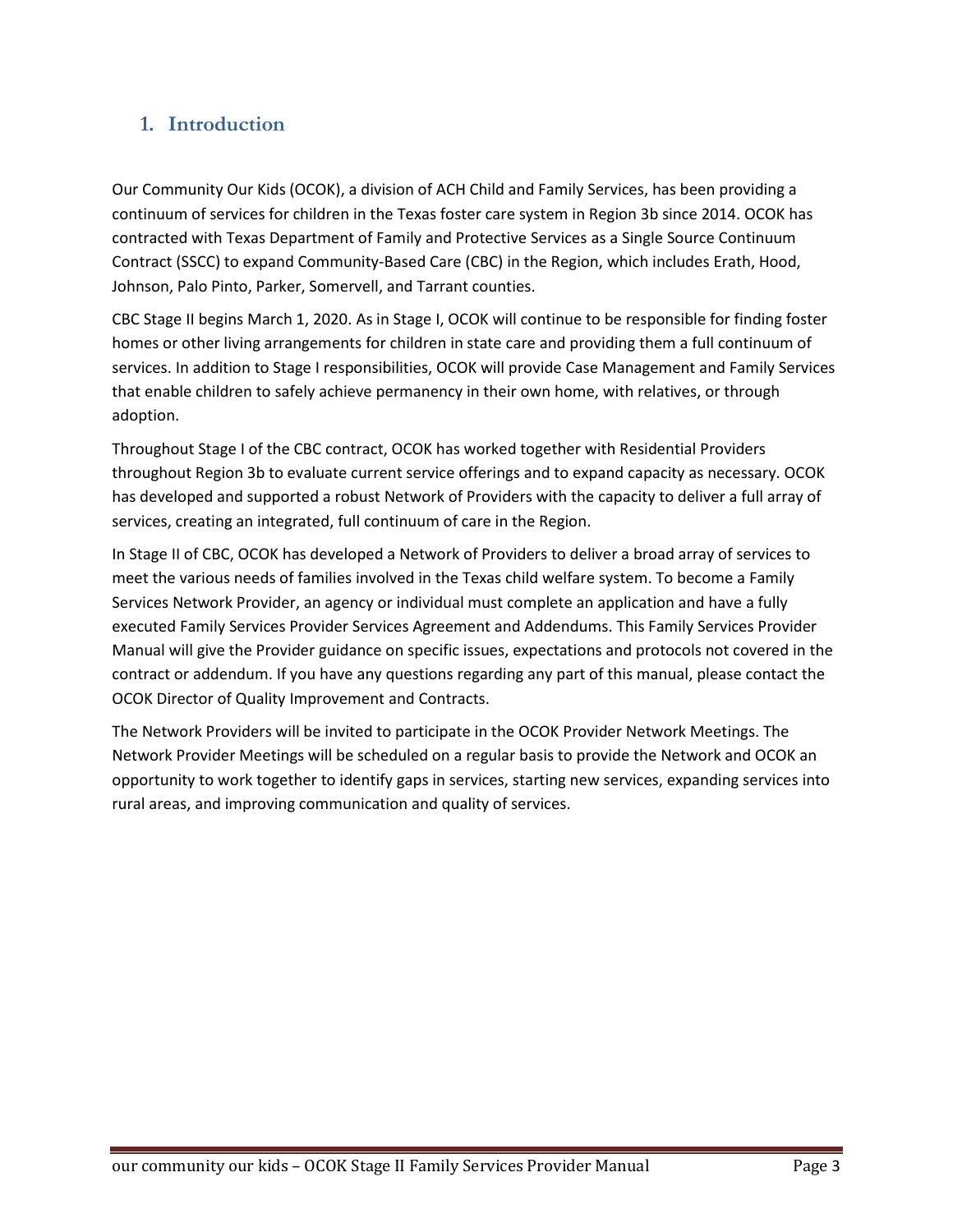# **2. Drug Testing**

A Permanency Specialist may authorize the screening of a client's urine specimen to test for the existence of a drug.

A drug screening confirms only the existence of the drug in a specimen; it does not confirm whether a client used the drug or whether a positive result is due to secondary exposure.

A diluted sample indicates that a client drank a large amount of water at some time before the drug test.

When the lab indicates that a sample is diluted, the Permanency Specialist can take one the following actions to arrive at a conclusion about the client's use:

- Have the client retested
- Request a different type of testing, such as requesting a hair follicle test instead of a urine test
- Rely on credible evidence obtained through observation, information from collateral sources (such as a teacher, neighbor, or family doctor), and the case history.

# *Drug Testing-Oral Fluids*

A Permanency Specialist may authorize an instant test; that is, an oral swab of a client's oral fluids performed by a Permanency Specialist.

The test results:

- are confirmed by a laboratory, when possible; and
- must be confirmed before being presented as evidence in a court hearing.

## *Drug Testing-Hair Follicle Testing*

A Permanency Specialist may authorize the testing of a client's hair sample to establish the client's use of a drug over a 90-day time span.

The test is effective for use over that time span, only if:

- the root of the hair is included; and
- the hair is examined in segments.

Hair testing does not detect the recent use of drugs; rather, it detects drug use that took place at least weeks or even months before the test.

## *Drug Testing-Confirmation-All Types*

A Permanency Specialist may authorize a test confirming the results of a drug test.

A specimen is collected from the client to measure whether the client's body has metabolized the drug. If the drug is present in the client's body at levels high enough to be metabolized, the possibility of accidental or second-hand exposure is ruled out. Confirmation tests are also used to rule out falsepositive results.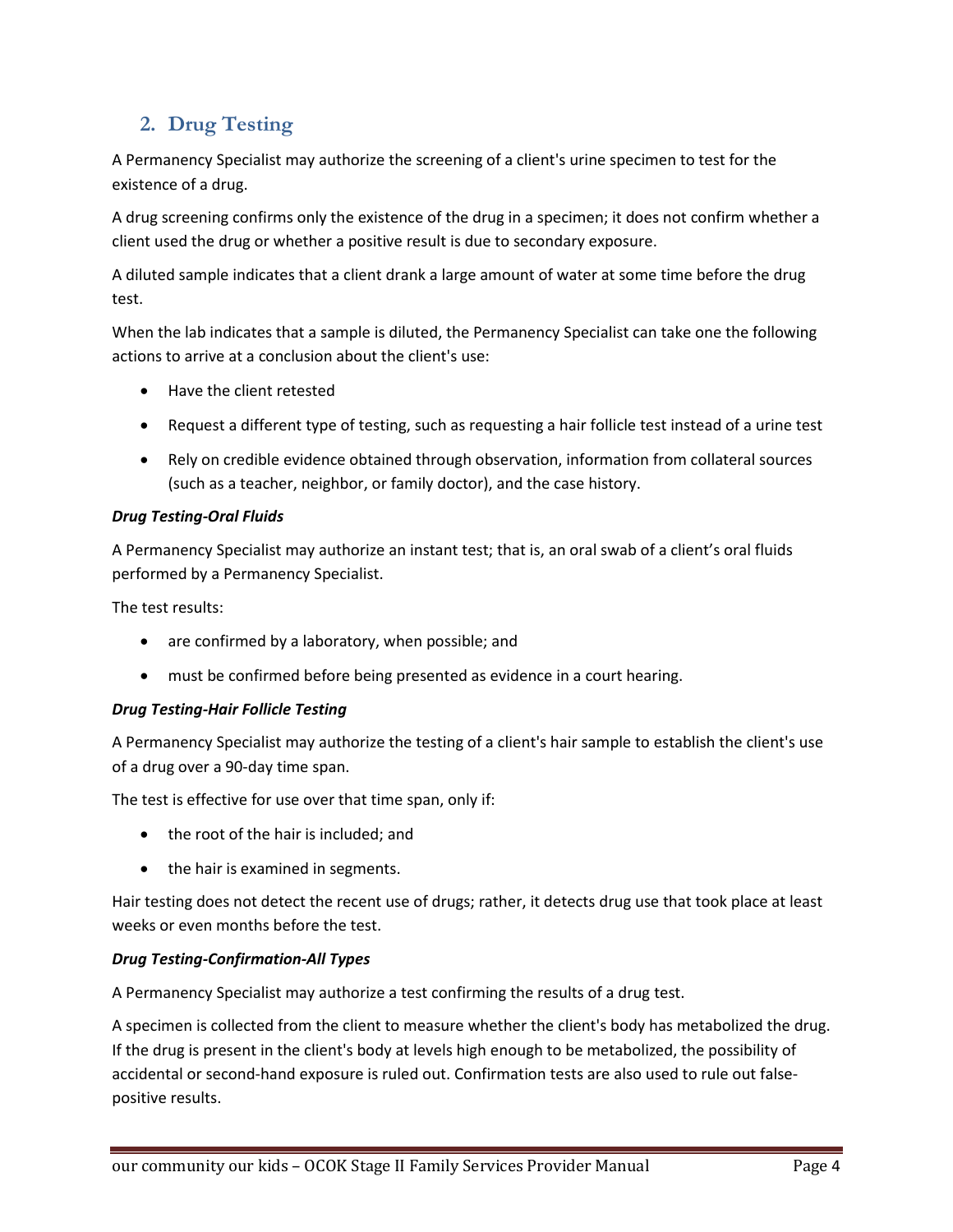# **3. Substance Abuse - Assessment and Counseling**

OCOK seeks to contract with qualified providers to assist OCOK in achieving program purpose and objectives by providing Substance Abuse Services (SAS). OCOK does not guarantee any minimum level of utilization or specific number of referrals. Utilization rate will vary according to the needs of staff, individual client needs, and regional allocations. The final decision for use, partial use, and nonuse of these professional services lies within the authority of OCOK.

# *Eligible Population*

Individual adults referred directly by OCOK are eligible for services. OCOK determines eligibility; Provider must serve all clients properly referred by OCOK consistent with their capacity and program aims.

# *Client Characteristics*

Due to the nature of OCOK's responsibilities the Provider must be prepared to serve individuals with characteristics including, but not limited to:

- Involuntary clients;
- Parents or caregivers who are responsible for the care of abused and neglected children and need these services as a means of preventing future abuse or neglect;
- Person(s) to whom a court has ordered OCOK to provide services;
- Person(s) who have been or are currently involved in the criminal justice system: or
- Person(s) with limited English language proficiency.

# *Minimum Service Provider Qualifications*

Service Providers and staff responsible for their supervision and clinical decisions must be an individual who is appropriately licensed by the State of Texas to perform the service. Interns are not approved to provide services to clients under this Contract.

Provider will assign only qualified personnel to this Contract. The Service Provider must:

- Be licensed by the State of Texas as a Licensed Chemical Dependency Counselor (LCDC) to provide LCDC Services and maintain licensure throughout the life of this contract, or
- Have substance abuse assessment/counseling experience and possess Clinical Licensure in the State of Texas. The service provider must be working within the ethical scope of their license when providing this service.

# *Trauma-Informed Care Child Welfare Practices*

An understanding of Trauma-Informed Care Child Welfare Practices is critical to the process of addressing therapeutic needs of families involved with substance abuse.

*Provider's personnel who work directly with clients must complete at least two (2) hours of Trauma-Informed Care training. Existing personnel must complete this training within thirty (30) calendar days of contract execution. New personnel must complete this training within thirty (30) calendar days of hire.*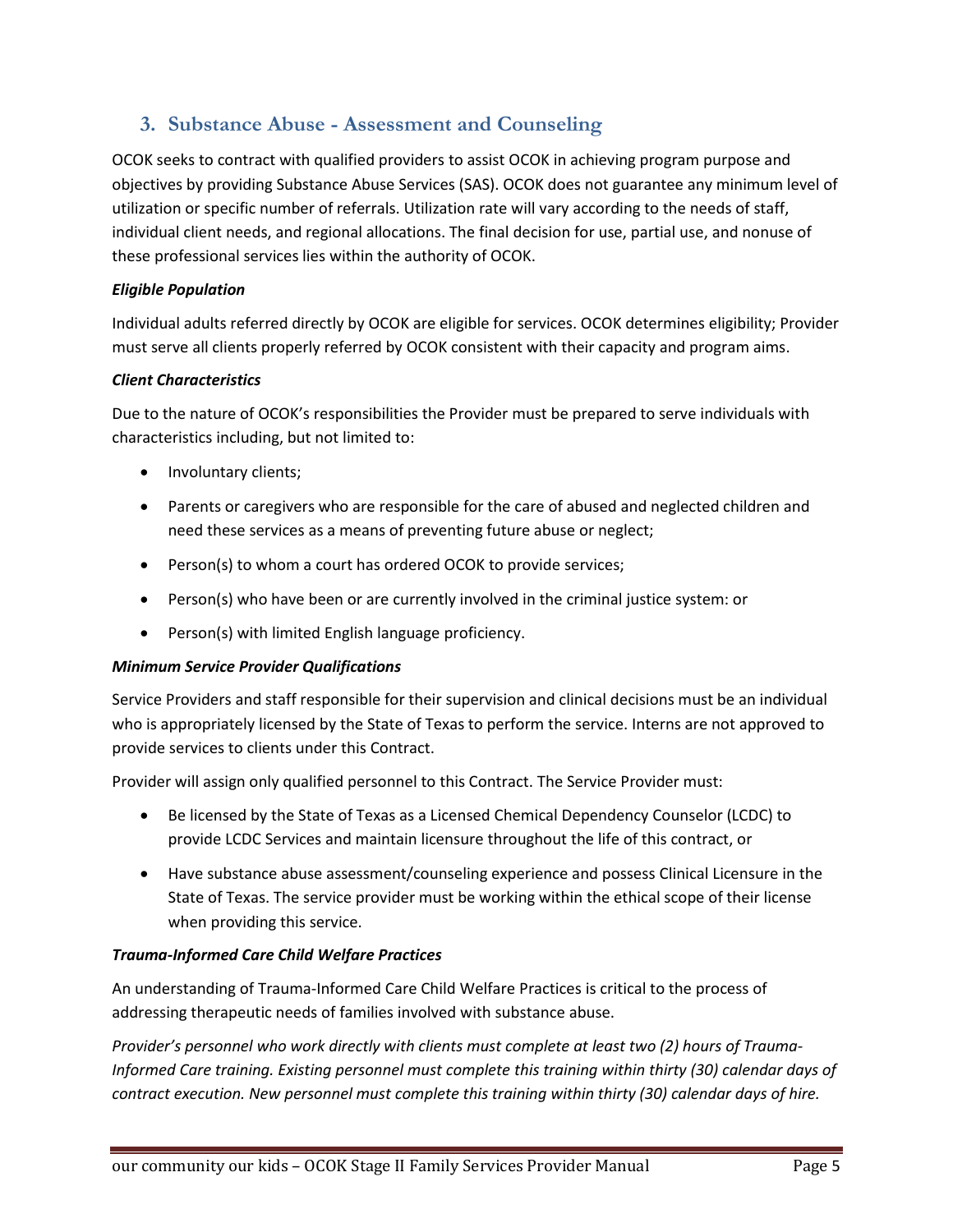*The Provider must maintain a copy of the Certificate of Completion of Trauma-Informed Care training in the personnel record.*

# *Service Authorization and Referral*

Clients will be referred via an OCOK Service Authorization Form and a referral packet.

Services must be authorized on a valid OCOK Service Authorization Form prior to services being rendered. The individual case record must include, and the Provider must follow the specifics addressed in the form, including but not limited to:

- The provision of services within the time frames specified;
- Discontinuing services at the earliest date, based on when one of these events occurs:
- The number of units specified on the authorization form have been delivered; or
- The request for service is withdrawn by OCOK.

## *Additional Referral Information*

In addition, the referral packet may include:

- Copies of previous psychological testing reports or other assessments;
- A Family Plan of Service; and
- Other information pertinent to the referral for services.

#### *Initial Contact*

The Provider must use an appropriate contact method designed to maximize the chances the referred individual will respond and honor appointment times and dates.

*The Provider must contact the client within three (3) business days of receipt of the OCOK Service Authorization Form to schedule initial appointment.*

*The Provider must begin the delivery of services within ten (10) business days of receipt of the OCOK Service Authorization Form.*

## *Emergency*

It is anticipated that emergency situations may occur requiring a need for expedited services. Provider must work closely with OCOK to expedite service delivery as requested.

## *Missed or Cancelled Appointments*

## *Missed by Client*

*The Provider must notify the Permanency Specialist within twenty-four (24) hours of the missed appointment via email.*

When two (2) consecutive appointments are missed, Provider must obtain the Permanency Specialist's instructions on how to proceed. Further appointments must not be scheduled unless instructed by OCOK to schedule additional appointments.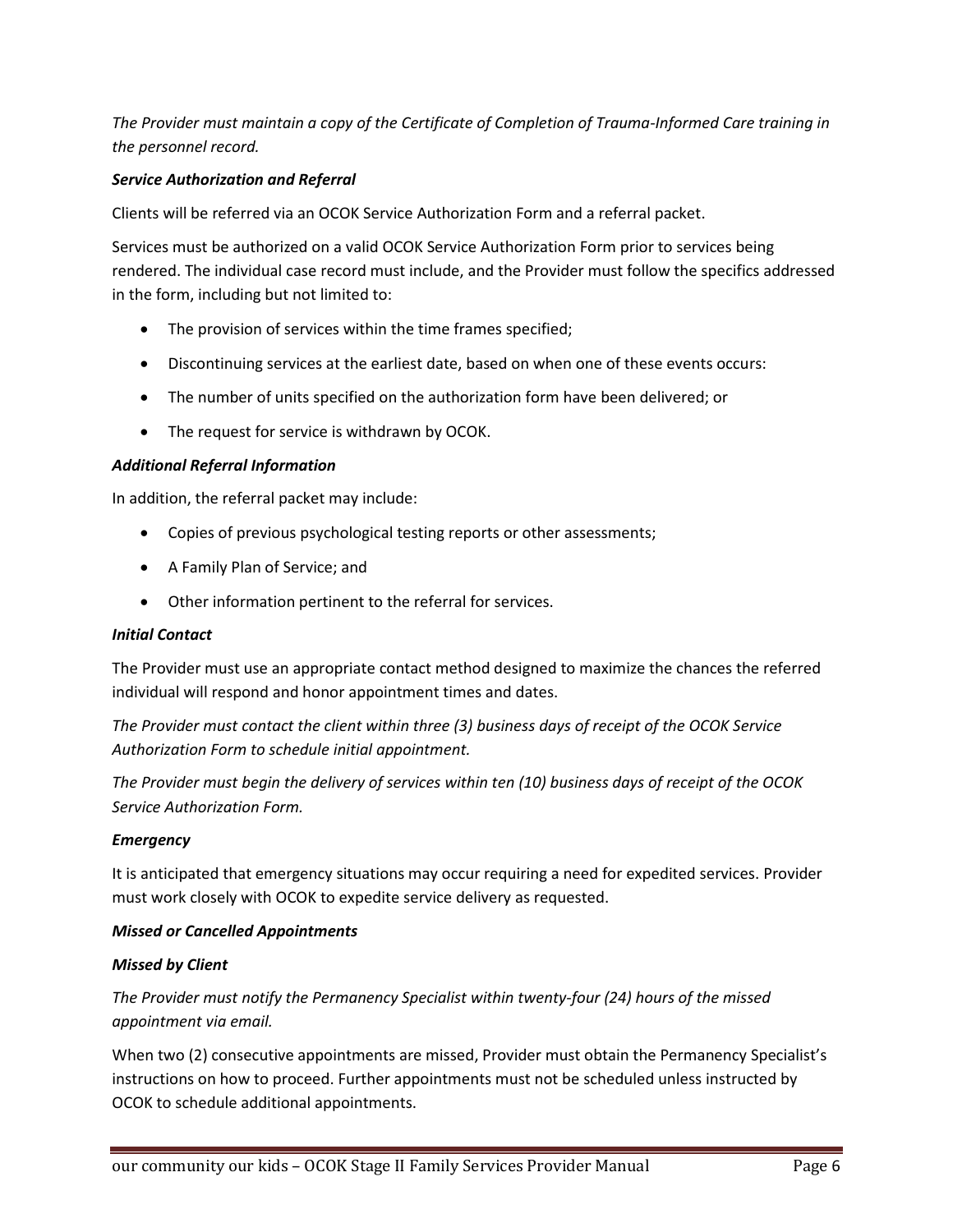A maximum of two (2) missed appointments may be billed to OCOK.

# *Cancelled by Provider*

The Provider is responsible for a twenty-four (24) hour notification to clients when a session must be canceled. Provider must maintain documentation of notification and contacts in each client record regarding cancellations.

# *Major Service Deliverables*

OCOK purchases Substance Abuse Services to assess individual service needs and meet identified need for treatment, as appropriate for clients who abuse alcohol or engage in the abuse of, improper use of, or dependency on illegal or legal drugs. Major service deliverables include any individual or combination of the following:

- Substance abuse assessments;
- Substance abuse treatment;
- Court related services; and
- Case specific diagnostic consultation.

## *Substance Abuse Assessment*

An assessment is used to determine the severity of a client's substance abuse disorder and to identify their treatment needs.

The assessment process consists of two main tasks:

- Intake includes the gathering and compilation of, but not limited to:
- Basic demographics;
- Reason for referral;
- Drug of choice; and
- To some extent, a brief summation of the client's expectations regarding the proposed services.

## *Assessment*

The administration and the written results of a substance abuse assessment tool. The assessment tool must identify problems associated with substance use including but not limited to the following minimum requirements:

- The issues identified in the OCOK client referral information;
- The identification of the parent/caregiver's strengths, diminished protective capacities and unmet needs of the child(ren);
- The parent/caregivers' perception of family problems, to include how the parent/caregivers' substance use poses a threat to child safety, risk and why the child is in care or involved with CPS;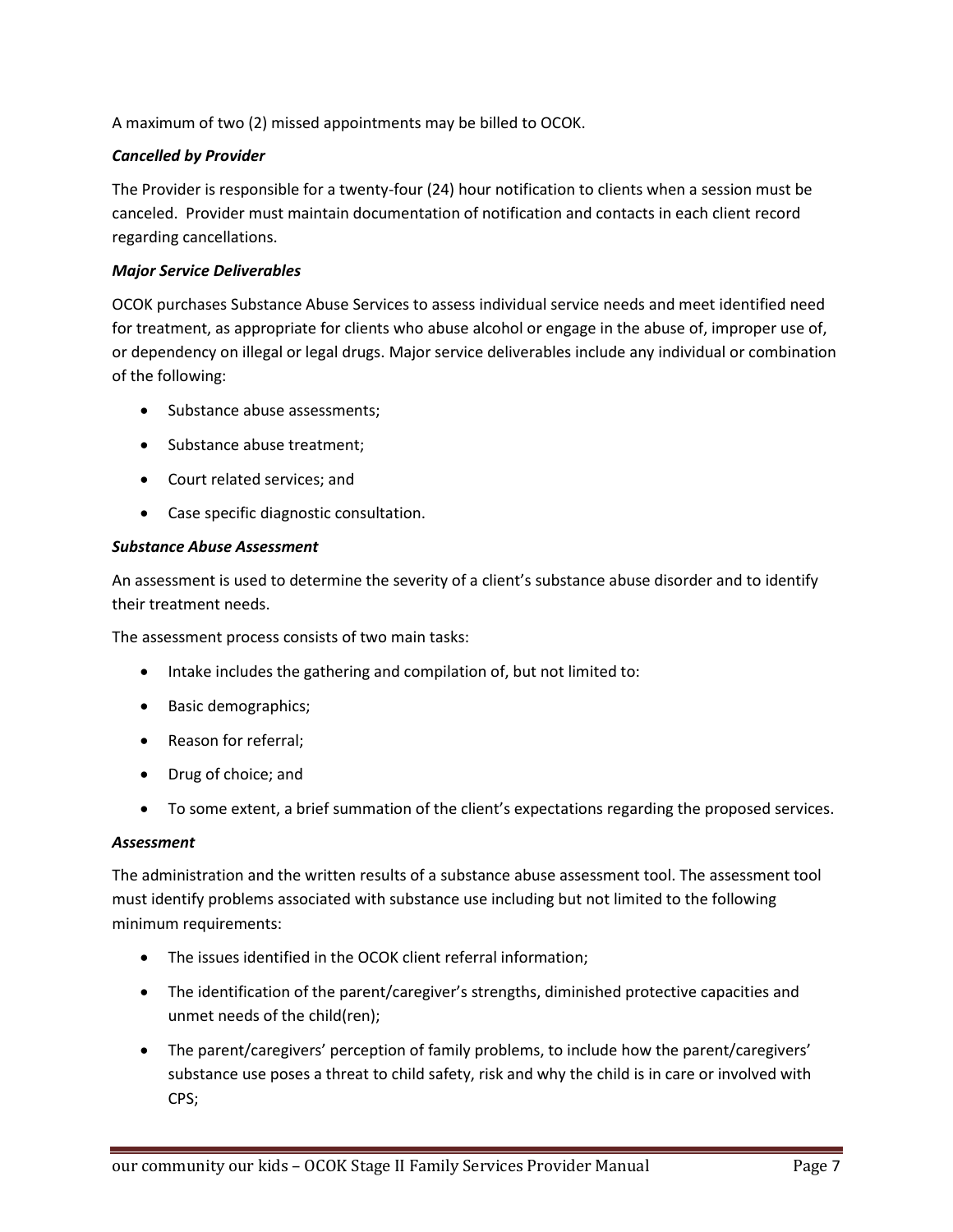- The parent/caregivers' ability to protect the child(ren) from abuse or neglect;
- The parent/caregivers' ability to problem solve and utilize resources;
- The family's support system and/or extended family;
- Substance abuse;
- Family violence issues;
- Parent/Caregivers' ability to function as a provider for the family;
- Evaluation of safety threats and continued risk to the child; and
- Specific recommendations for further treatment.

# *Documentation of Assessment*

Documentation of the assessment must be maintained in the client's record.

## *Due Date Assessment*

Assessment is due to OCOK no later than ten (10) business days following the face-to-face meeting with referred client.

# *Substance Abuse Treatment*

Substance abuse treatment services must be provided:

- Face to face;
- In a suitable location other than the home of the client; and
- Within the Scope of Practice and guidelines consistent with generally acceptable standards of treatment.

# *Types of Counseling Treatment*

OCOK may authorize two types of counseling treatment:

# *Group Counseling*

Group counseling is the preferred OCOK service modality. It must be designed to equip clients with skills needed to understand the disease concept and maintain sobriety.

# *Group Requirements*

The following are requirements for the provision of group services.

Group content must be designed for complete delivery within a series of group sessions and must be limited to no less than eight (8) and no more than twenty-four (24) total participant hours.

The group must be designed to allow clients to enter a series of sessions at any time they are referred, rather than having to wait for a new series to begin. Participants must be scheduled to prevent repeating a session topic.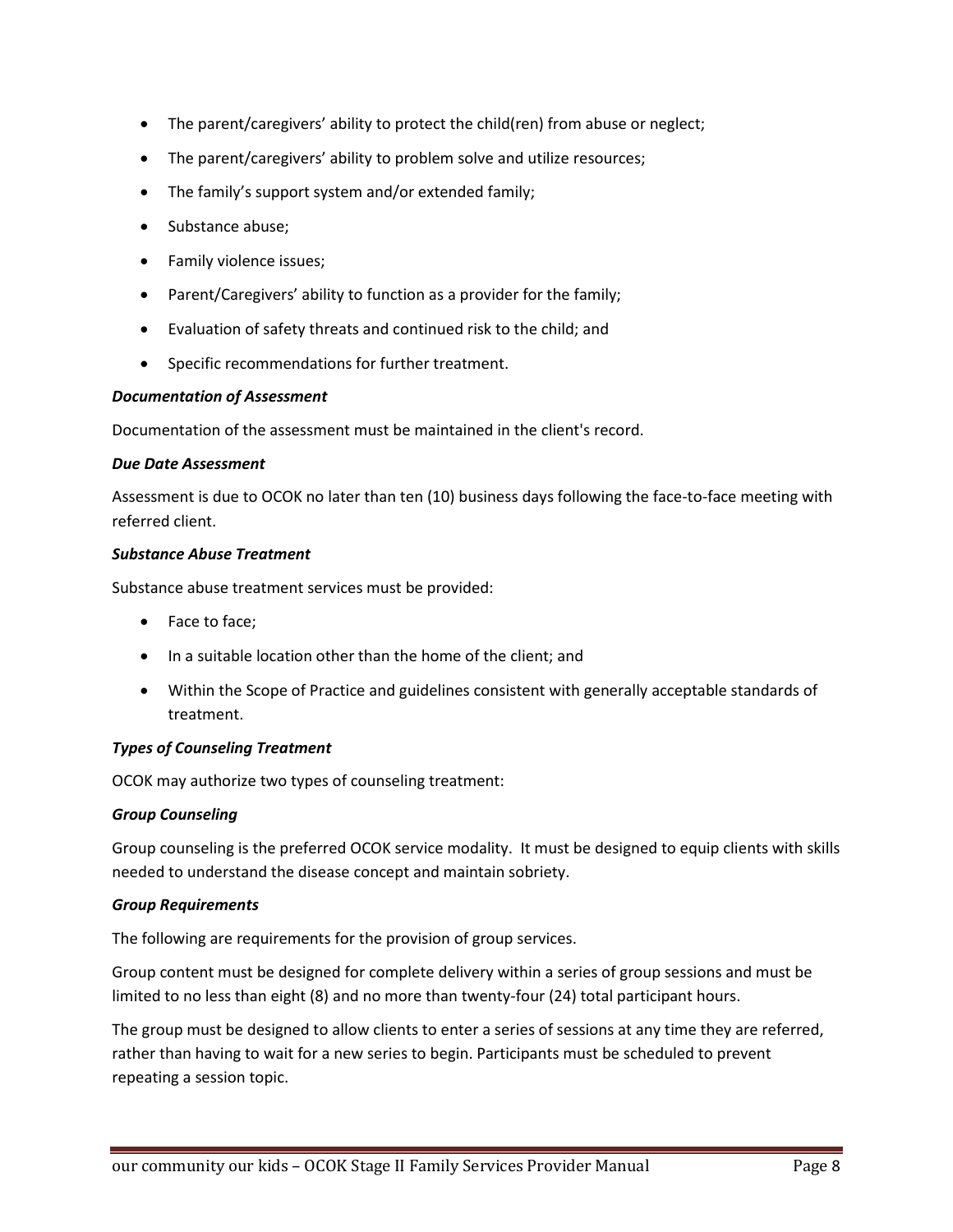The size of groups must be at least two (2) (unrelated individuals), but no more than twelve (12) total participants.

The Provider will be responsible for providing the site for the group. The site may be an OCOK office site upon approval of OCOK. The room must be appropriately furnished and large enough for the group.

# *Individual Counseling*

Individual counseling consists of private, face-to-face counseling between a client and a counselor or therapist, to help the client meet his or her treatment goals.

If issues are identified through the participation in group counseling or other means, OCOK may authorize individual counseling.

# *Communication with OCOK*

# *Substance Abuse Treatment Exceptions*

*The Provider is expected to communicate significant information such as missed appointments, relapses, and drug testing results to the Permanency Specialist by phone followed by a written report that must be sent by email or fax within twenty-four (24) hours of the appointment.*

# *Treatment Plan*

Individual substance abuse treatment services require documentation to support the necessity of the service rendered. The client's written treatment plan is therefore required and must be developed, distributed and maintained within the requirements outlined below throughout the course of treatment.

## *Initial Treatment Plan*

The Provider's initial treatment plan shall identify the issues, intervention strategies, and goals of treatment.

# *Treatment Plan – Minimum Requirements*

A treatment plan and supporting documentation must include, but is not limited to, the following components:

- Identification and rank of issues to be addressed based on the client's assessment, including those identified in the OCOK referral and any child safety threats;
- Defined goals;
- Written objectives for each goal;
- Identified strategies/interventions;
- Recommended projected length of services and frequency;
- Dated signature of participating client;
- Dated Service Provider's signature;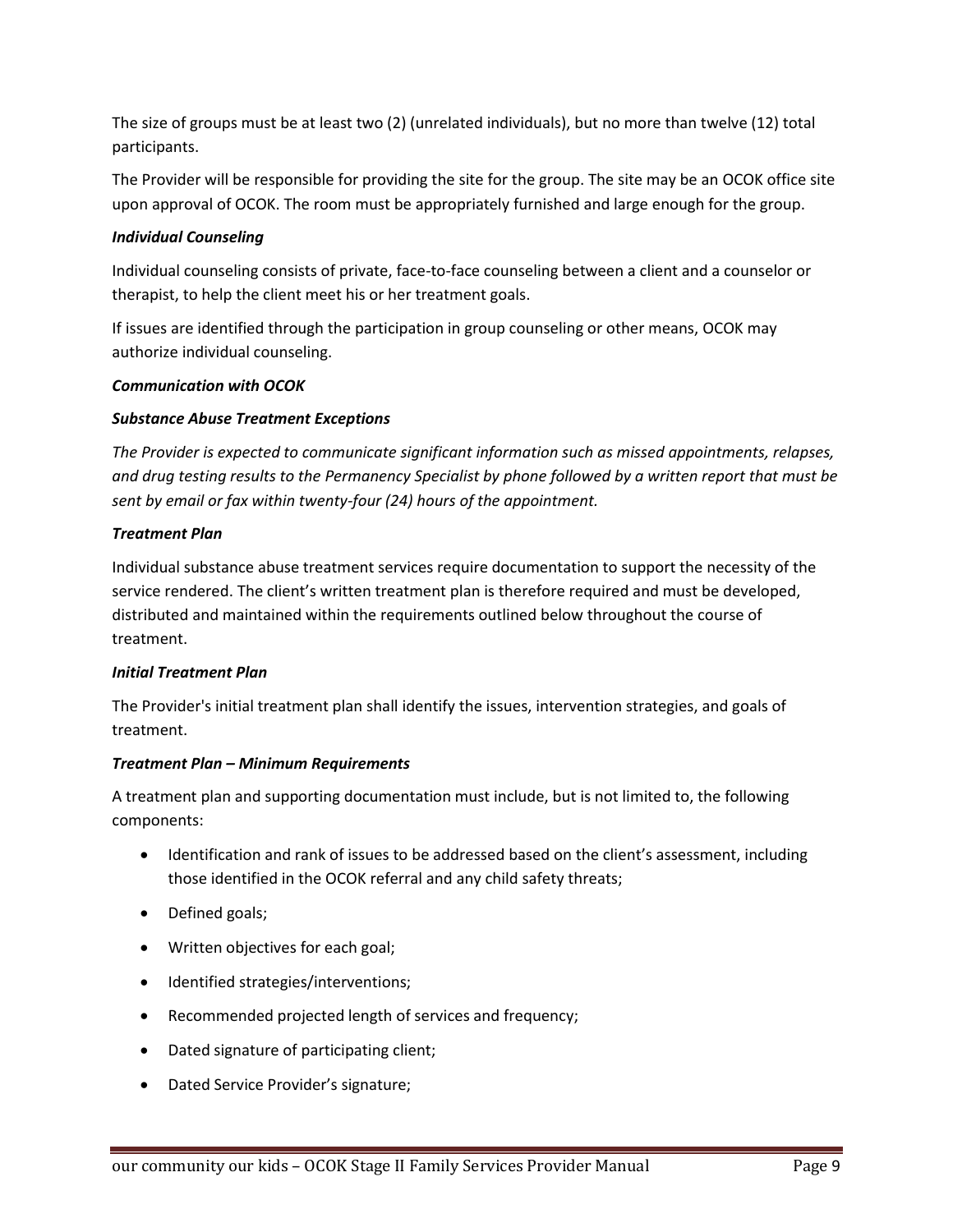- Drug testing method and frequency of testing, if appropriate;
- A Relapse Prevention Safety Plan; and
- Date and way the plan was submitted to the Permanency Specialist.

# *Due Date for Initial Plan*

Initial treatment plan is due to the Permanency Specialist no later than twenty-one (21) business days following the initial referral for treatment.

# *Updates to Treatment Plan*

Treatment plan must be updated every ninety (90) days.

# *Monthly Summary Notes*

*Monthly summary notes must be provided to the Permanency Specialist detailing the approach, and progress or lack of progress by the tenth (10th) day of the month following the month of service. Copy of email must be maintained in the client record as evidence of compliance for this requirement in the event the client record is reviewed.* Notes must include enough information to keep the Permanency Specialist updated. At a minimum, the notes must address:

- Name of the client;
- Date(s) served, location and type of service provided;
- Group session topic(s), level of participation, engagement, and changes in client's behaviors and conditions that demonstrate that problems contributing to risk have been, or are in the process of being, satisfactorily addressed;
- Progress or lack thereof, toward treatment goals; and
- Number of substance abuse tests, if any and results.

# *Discharge Plan*

The purpose of a Discharge Plan is to document and report closure of treatment services case due to either completion or termination. *Provider must provide a Discharge Plan to OCOK no later than ten (10) business days after closure. Copy of email must be maintained in the client record as evidence of compliance for this requirement in the event the client record is reviewed.* A Discharge Plan must include, but is not limited to, the following:

- Name of client(s) served;
- Summary with detail to support the client's participation and progress, or lack thereof, in meeting goals identified in the Treatment Plan as applicable;
- Reason for case closure;
- Dated service provider's signature;
- Date and way the summary report was submitted to the Permanency Specialist; and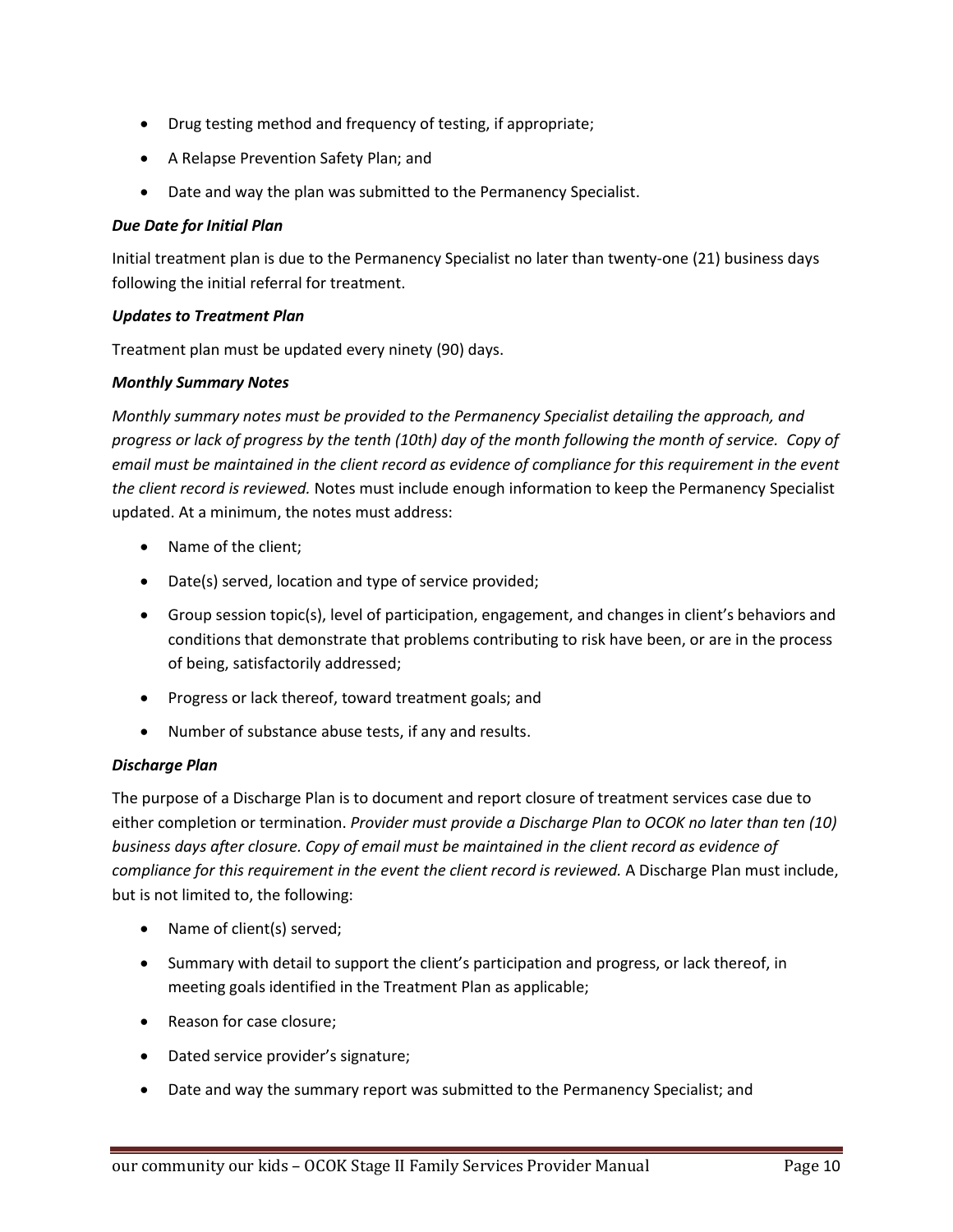• Any recommended protective measures.

# *Substance Abuse and Alcohol Testing*

Substance abuse and alcohol testing is not payable as a separate expense. It is expected that, if the Provider's treatment plan requires testing, the Provider will have a method for testing as needed for treatment services.

# *Positive Test Result*

# *Client Admission*

OCOK considers a client's admission of current drug use or abuse of alcohol as a "positive" drug result. Client's denial of drug use should not be considered a negative drug test result.

# *Documentation*

Provider must communicate and document the client's self-reporting or the positive test result to the Permanency Specialist within twenty-four (24) hours, including:

- Substances tested; and
- Cut off levels.

# *Court Related Services*

OCOK purchases court related services when legally necessary and appropriate for the well-being, safety, or permanency of the child. This service is not optional and is an allowable charge to the contract only when authorized by OCOK. OCOK will, upon authorization, pay a total equal to three (3) units of service for court testimony.

## *Preparation*

The Provider and its representatives must ensure that they and the applicable service providers have personal knowledge of the matters to be discussed and are adequately prepared to provide the service.

# *Attendance*

The Provider must ensure and require all requested or subpoenaed parties to attend depositions and court appearances at the times requested by OCOK.

## *Court Related Documentation*

The following information must be maintained in the client record:

- A copy of the completed Court Related Services Case Note, and
- Subpoena, if applicable.

## *Case Specific Diagnostic Consultation*

OCOK purchases diagnostic consultation services to obtain professional recommendations and opinions about a specific client. Diagnostic Consultation is participation in a formal meeting or staffing, initiated by OCOK, to discuss a specific case. Informal telephone conversations and meetings are not billable.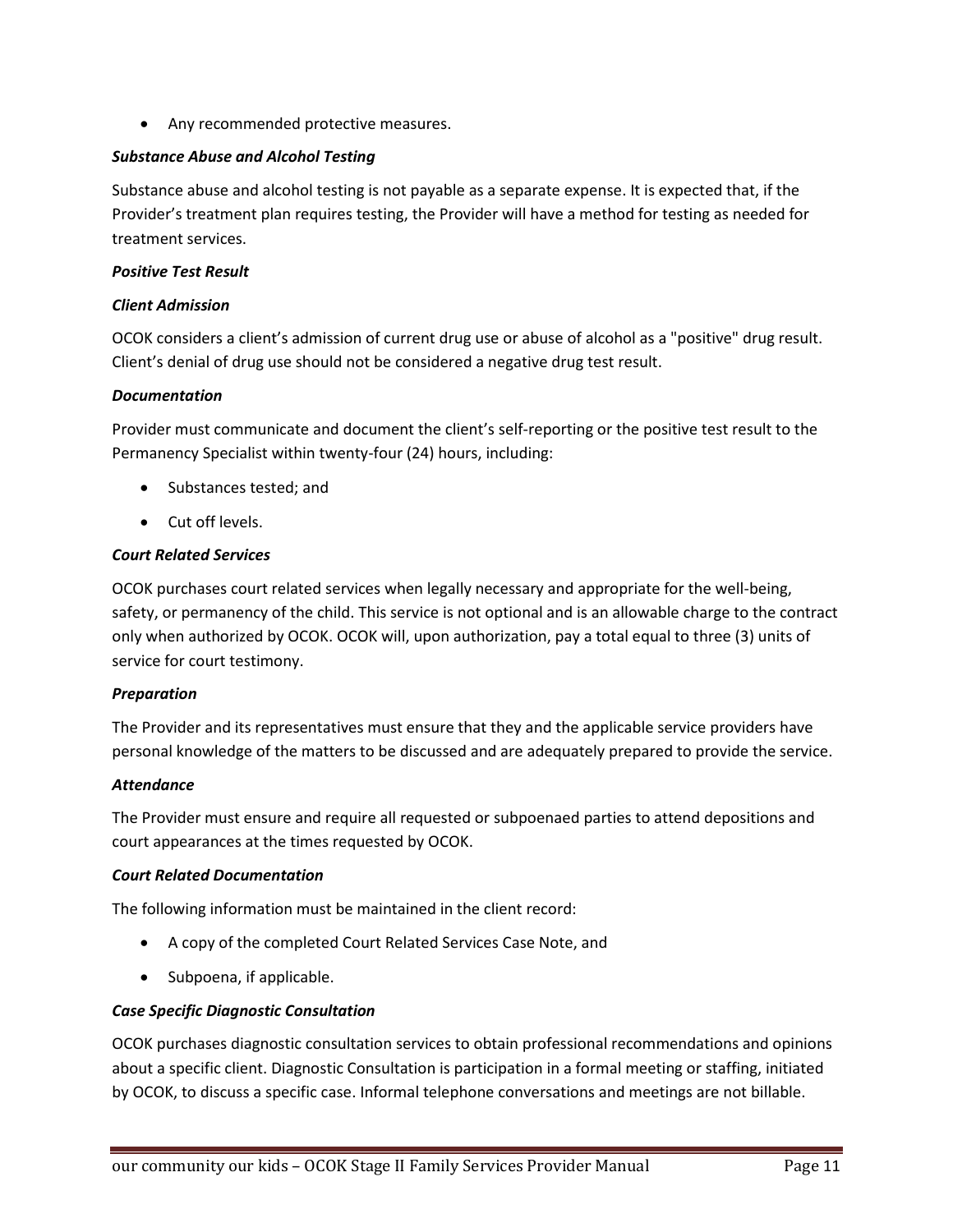# *Preparation*

The Provider and its representatives must ensure that they are prepared to discuss relevant information at the case specific diagnostic consultation.

## *Attendance*

The Provider is required and must ensure the service providers are available as requested by OCOK to provide case specific diagnostic consultation services, including attendance at case staffing.

# *Documentation*

Case specific diagnostic consultation documentation includes but is not limited to the following information:

A case note dated (month/day/year) and signed by the performing Provider to the appropriate and specific file is required and must include:

- Name of client;
- Date; start and end time of consultation;
- Location of consultation;
- Purpose of diagnostic consultation;
- Brief summary of case information shared at consultation; and
- Summary of any recommendations made by LCDC.

# *Develop, Manage, and Maintain Quality*

Quality Services Delivered to OCOK: The Provider is responsible for implementing and maintaining quality assurance to ensure the services satisfy the requirements of this contract and clients benefit from services provided.

Timely Product Delivered to OCOK: Provider must manage referrals to ensure timeframes and quality expectations can be met.

## *Provide Contract Maintenance*

Provide Feedback to OCOK Staff: At the request of OCOK the Provider must provide OCOK informal information on the status and progress of referrals. The informal information will be at no charge to OCOK.

## *Subcontract Requirements*

Subcontractors providing services under the Contract must meet the same requirements as specified in this contract as the Prime Provider. No subcontract under the Contract shall relieve the Provider of the responsibility for ensuring the requested services are provided in compliance with the prime contract.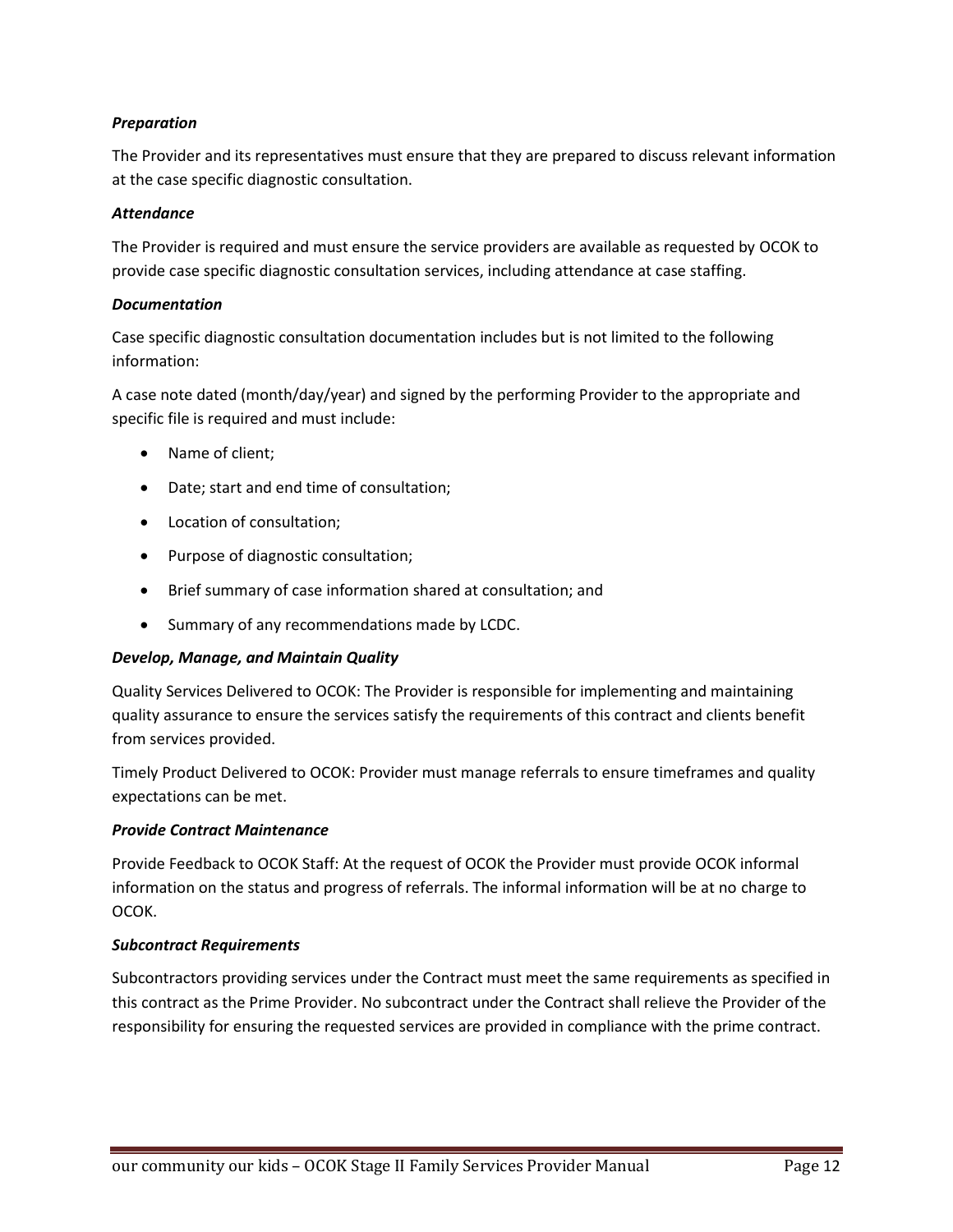# **4. Evaluation and Treatment Services**

A Permanency Specialist will authorize evaluation and treatment services on an approved OCOK Service Authorization Form. Once the Permanency Specialist's Supervisor has approved the service, the Permanency Specialist will forward the OCOK Service Authorization Form to the Provider.

Eligible clients will be children and their family members in open CPS cases referred by the Permanency Specialist.

Individual or family counseling may be provided in the home. Policies on waiting times and missed appointments must be addressed as if the incidents had occurred in the office.

OCOK seeks to contract with qualified providers for Evaluation and Treatment Services to assist in achieving program purpose and objectives.

- Provide Evaluation and Treatment Services to families and caregivers who are in CPS conservatorship in order to enhance protective factors in the family and prevent child maltreatment.
- Aid children in the development of skills to manage and overcome trauma resulting from incidents of abuse and/or neglect.
- Assess the parental actions of parents/caregivers to provide clinically guided behavioral health care services to overcome trauma, re-establish healthy relationships, and to ensure child safety and basic and developmental needs are met.
- Provide clinically guided behavioral health care services that address parent/caregiver actions that are imperative to child safety and the developmental/emotional needs of children.
- Provide clinically guided behavioral health care services to aid children and youth toward developing skills to overcome trauma and re-establish healthy relationships with parents/caregivers and others (siblings, other relatives, teachers, etc.).
- Provide domestic violence assessment and Battering Intervention services to the domestic violence perpetrator to move towards a non-violent, non-coercive family structure, establish skill sets to prevent future violence, and increase the safety of victims.

# *Contracted Evaluation and Treatment Services*

OCOK purchases the following direct client services to meet the individual need for evaluation and treatment.

## *Evaluation Services*

- Psychosocial Assessment (A psychosocial assessment is required in order to provide treatment services)
- Psychological Services (Evaluation & Testing)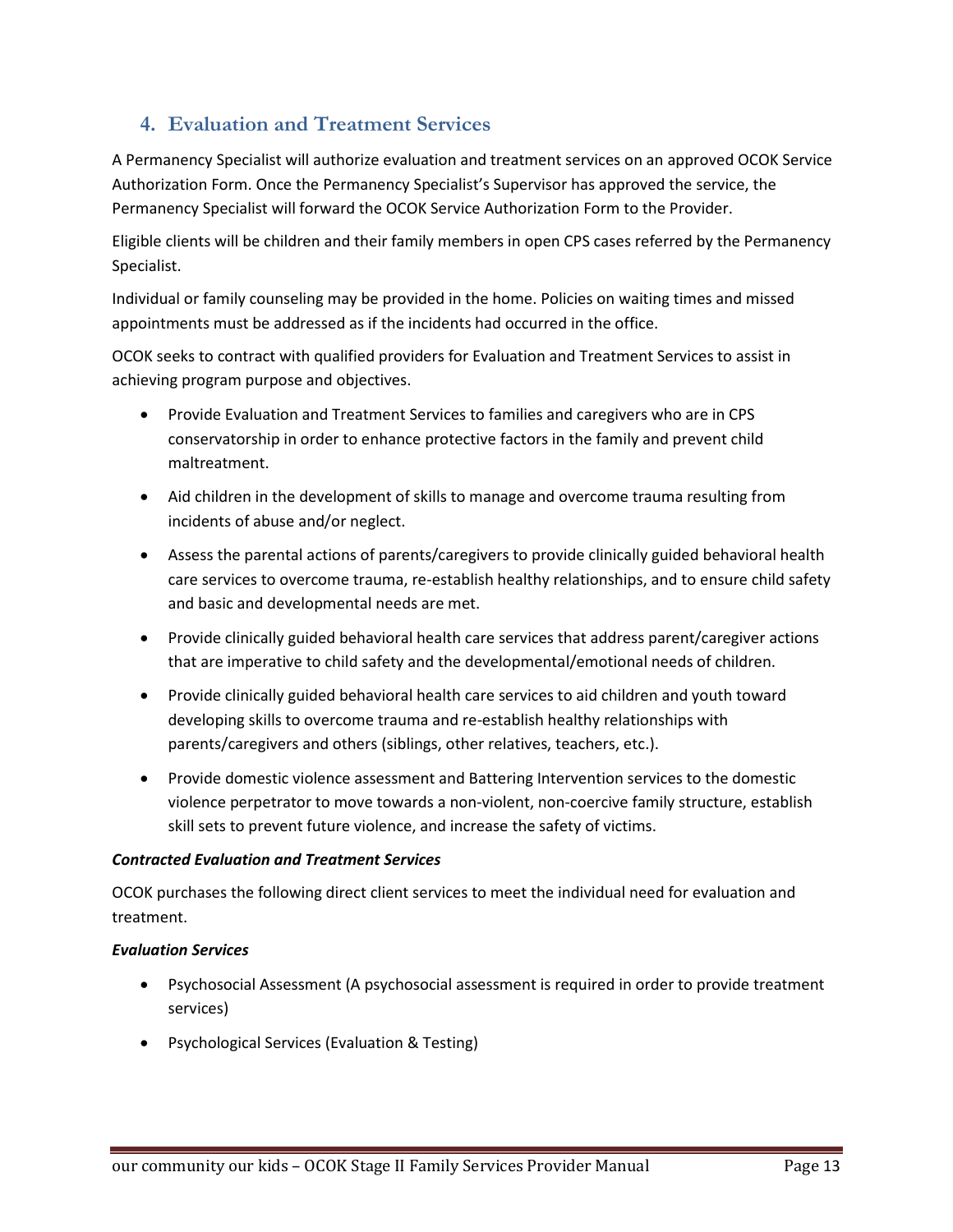# *Treatment Services*

- Individual Counseling/therapy
- Group Counseling/therapy
- Family Counseling/therapy

## *Missed or Cancelled Appointments For all Assessment and Treatment Services*

#### *Missed by Client*

*Provider must notify the Permanency Specialist within twenty-four (24) hours of the missed appointment via email.*

*When two (2) consecutive appointments are missed, Provider must obtain the Permanency Specialist's instructions on how to proceed*. Further appointments must not be scheduled unless instructed by OCOK to schedule additional appointments.

A maximum of two (2) missed appointments may be billed to OCOK.

## *Cancelled by Provider*

*The Provider is responsible for a twenty-four (24) hour notification to clients when a session must be canceled*. Provider must maintain documentation of notification and contacts in each client record regarding cancellations.

#### *Monthly Summary Notes*

*For all treatment services, monthly summary notes must be provided to the Permanency Specialist detailing the approach and, progress or lack of progress by the tenth (10th) day of the month following the month of service*. *Copy of email must be maintained in the client record as evidence of compliance for this requirement in the event the client record is reviewed.* Notes must include enough information to keep the Permanency Specialist updated. At a minimum, the notes must address:

- Name of the client;
- Date(s) served, location and type of service provided;
- Group session topic(s), level of participation, engagement, and changes in client's behaviors and conditions that demonstrate that problems contributing to risk have been, or are in the process of being, satisfactorily addressed; and
- Progress or lack thereof, toward treatment goals;

#### *Battering Intervention and Prevention Program (BIPP)*

- Domestic Violence (DV) Assessment DV assessment is required in order to determine if Battering Intervention and Prevention Program (BIPP) is appropriate for the domestic violence perpetrator.
- Group Battering Intervention and Prevention Program (BIPP)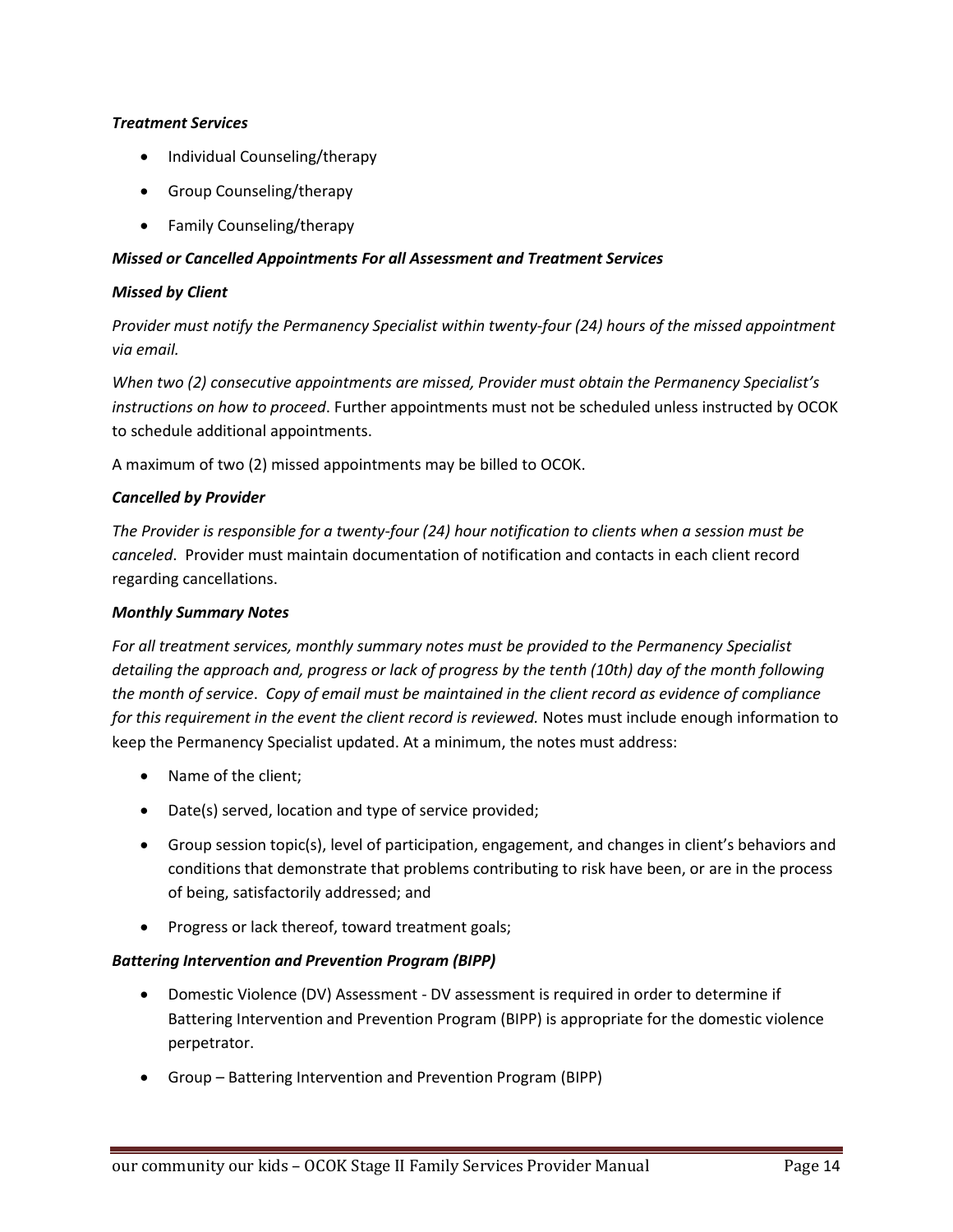# *Court Related Services*

OCOK purchases court related services when legally necessary and appropriate for the well-being, safety, or permanency of the child. This service is not optional and is an allowable charge to the contract only when authorized by OCOK. OCOK will, upon authorization pay a total equal to three (3) units of service for court testimony.

# *Preparation*

The Provider and its representatives must ensure that they and the applicable service providers have personal knowledge of the matters to be discussed and are adequately prepared to provide the service.

## *Attendance*

The Provider must ensure and require all requested or subpoenaed parties to attend depositions and court appearances at the times requested by OCOK.

# *Court Related Documentation*

The following information must be maintained in the client file:

- A copy of the completed Court Related Services Case Note, and
- Subpoena, if applicable.

# *Trauma-Informed Care Child Welfare Practices*

An understanding of Trauma-Informed Care Child Welfare Practices is critical to the process of addressing therapeutic needs of families.

*Provider's personnel who work directly with clients must complete at least two (2) hours of Trauma-Informed Care training. Existing personnel must complete this training within thirty (30) calendar days of contract execution. New personnel must complete this training within thirty (30) calendar days of hire.*

*The Provider must maintain a copy of the Certificate of Completion of Trauma-Informed Care training in the personnel record.*

# **5. Parent/Caretaker Training**

A Permanency Specialist may authorize homemaker or parent training for parents or other caregivers that need to improve their parenting skills.

The training may be provided individually or in groups and in any appropriate setting, including the home. Parents, relatives, and other significant caregivers are eligible for this service. Service may also be provided to parents or caregivers to improve the care they provide for children who have special medical or developmental needs.

Children may live in their own homes, with relatives, with other substitute caregivers, in preconsummated adoptive homes, or in foster care.

When a Permanency Specialist authorizes training or when a court orders training, the parenting education programs must be: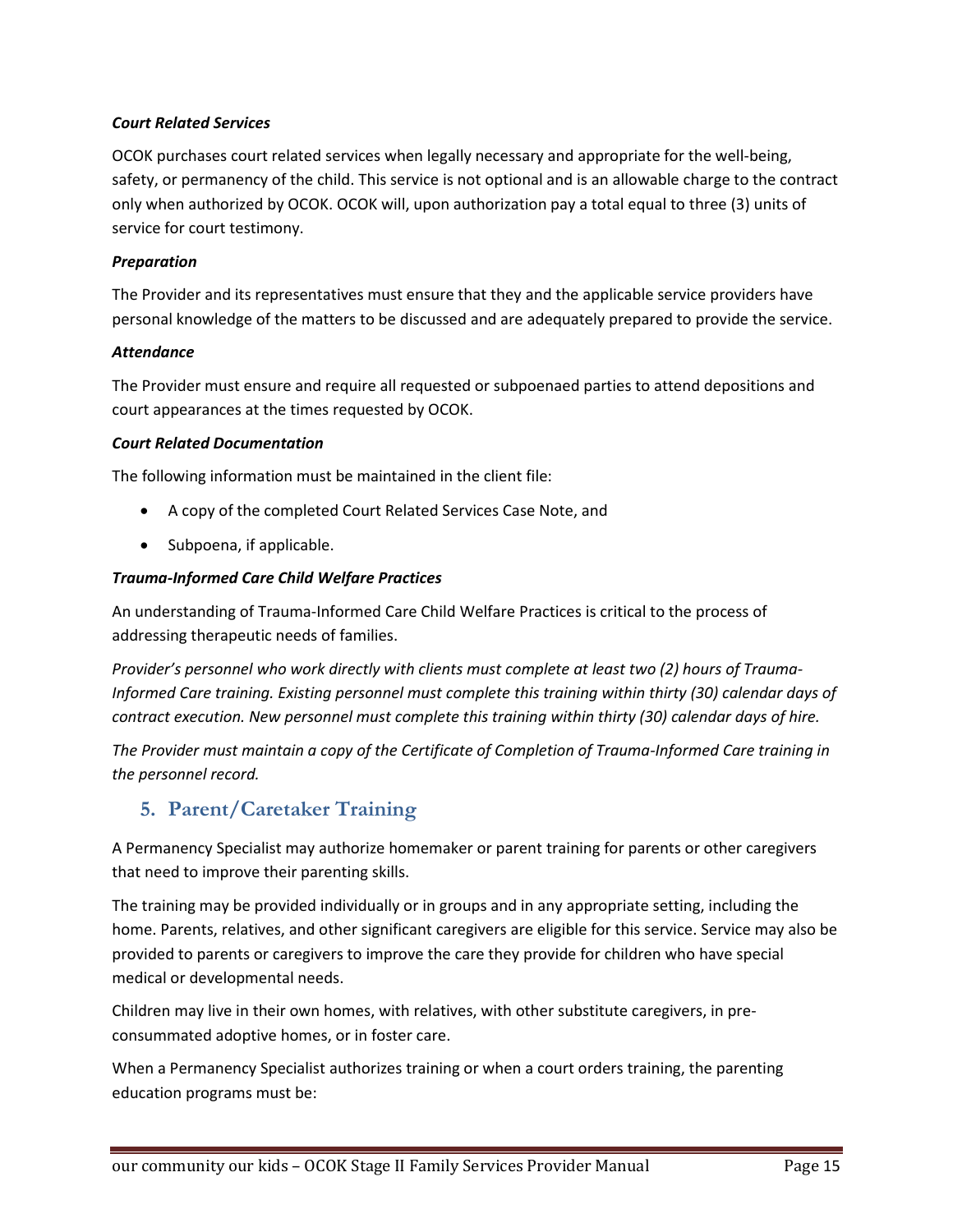- evidence-based; or
- promising practice.

## *Service Population Requirements*

For clients served through this contract, the following requirements must be met:

- All clients must enter into services voluntarily;
- Provider cannot charge client fees for participating in a program or for any program participation-related costs; and
- Provider must serve families that are not already receiving similar services.

## *Intake Process*

The intake process must include completion of an enrollment form, and any additional client surveys and assessments as required by OCOK or the selected model(s). This intake process must be documented in each client record. The Provider's intake process must ensure the program is suitable to meet family's needs.

# *Minimum Staffing Qualifications*

# *Direct Service Staff and/or Volunteers*

- Direct service staff or volunteers who are primarily responsible for delivering the core Evidence-Based Program components must have an associate degree or higher in a health and human services field; a bachelor's degree is preferred and two (2) years of direct service experience in a health and human services field; and
- If any proposed evidence-based programs have more stringent requirements, the Provider must meet those rather than the minimum requirements cited.

## *Program Director Role and Qualifications*

- The Program Director role, or equivalent position, will be the primary program contact and will be responsible for program oversight, services, and supervision;
- Any person holding the Program Director position or performing Program Director responsibilities must have at least a bachelor's degree in a relevant field, with relevant work experience, and a minimum of five (5) years of relevant program management and supervisory experience or a master's degree in a relevant field, along with a minimum of three (3) years program management and supervisory experience is preferred;
- The Program Director must have experience with performance evaluation, data analysis, reporting, and social service programming; and
- The following responsibilities and activities are required of the Program Director role and/or must be integrated into other appropriate manager roles where qualifications are met. Clear organizational structure is required, with Program Director responsibilities clearly accounted for and assigned to the qualified full-time employee(s) (FTE(s)).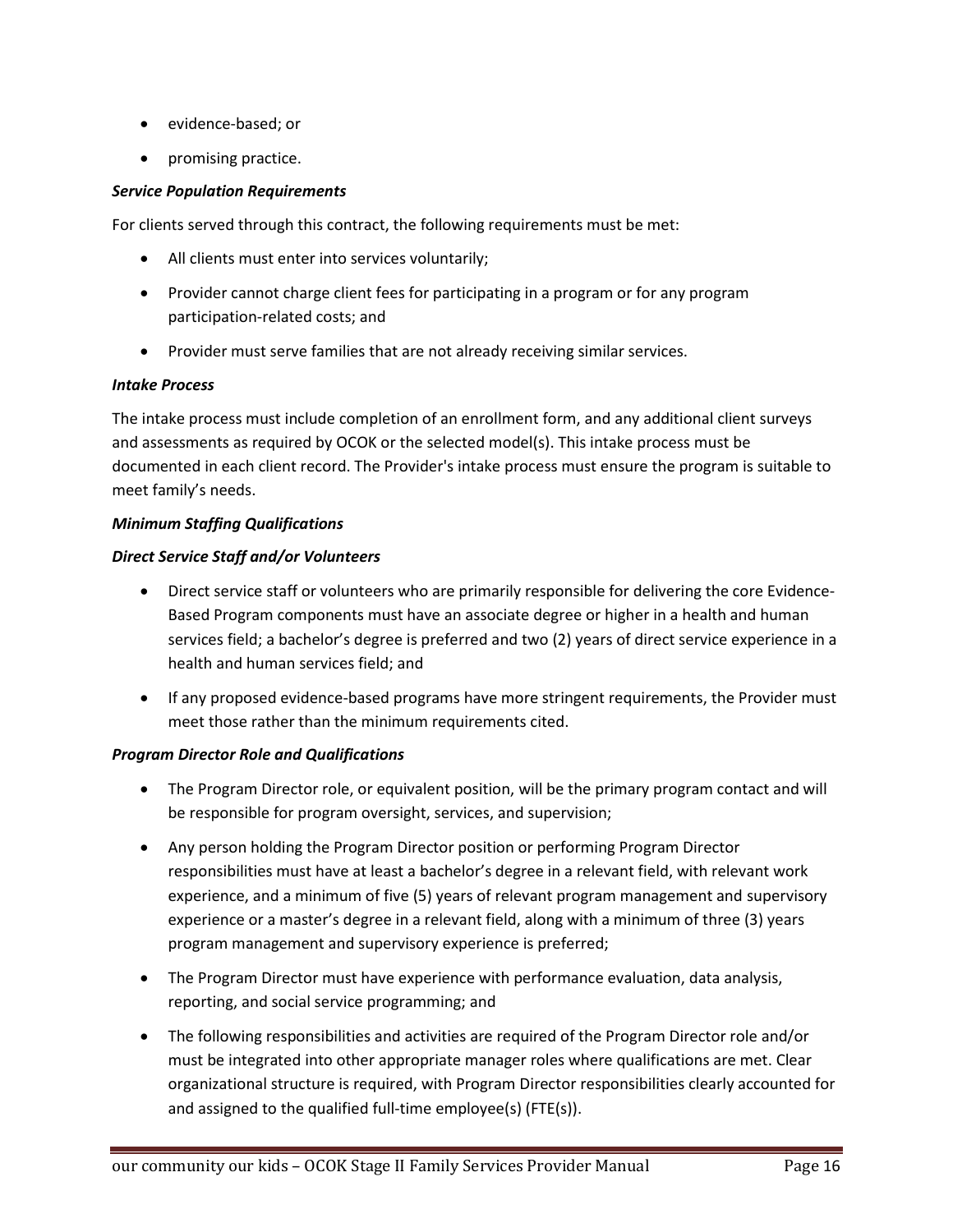# *Tracking Referrals*

# *Service Documentation*

Provider will track all services provided in accordance with the Provider's documentation forms. Provider must ensure that all service documentation is complete, accurate, maintained in an organized fashion, and made available to OCOK staff upon request.

Provider must maintain records in a manner that protects the confidentiality of the families being served. Service documentation should include, but is not limited to:

- Case notes to include service type and activity documentation;
- Sign-in sheets, particularly for group activities;

All services provided by Providers and their Subcontractors (if applicable) must have valid documentation that supports verification of participant attendance, such as sign-in sheets and attendance rolls including a staff signature certifying the validity of the information.

# **6. Psychological/Psychiatric Evaluation/Assessment**

A Permanency Specialist may authorize psychological testing if:

- the Permanency Specialist suspects the presence of a mental, behavioral, or intellectual and developmental disability;
- a licensed clinician who has conducted a psychosocial assessment or a psychiatrist who has conducted a psychiatric evaluation and recommends psychological testing;
- a copy of a current psychosocial assessment, psychological testing, or psychiatric evaluation (conducted within the past 14 months) is not available;
- there is no other source of payment, such as Medicaid, private insurance, or a community resource; and
- an OCOK Program Director has provided approval for the psychological testing; or
- the court orders psychological testing.

Eligible clients include:

- parents or caregivers in open OCOK cases;
- kinship, and prospective adoptive parents (when this service helps to determine or maintain appropriate placement).

# *Psychiatric Evaluation*

A Permanency Specialist may authorize psychiatric evaluations if:

• the Permanency Specialist suspects the presence of a mental, behavioral, or intellectual and developmental disability;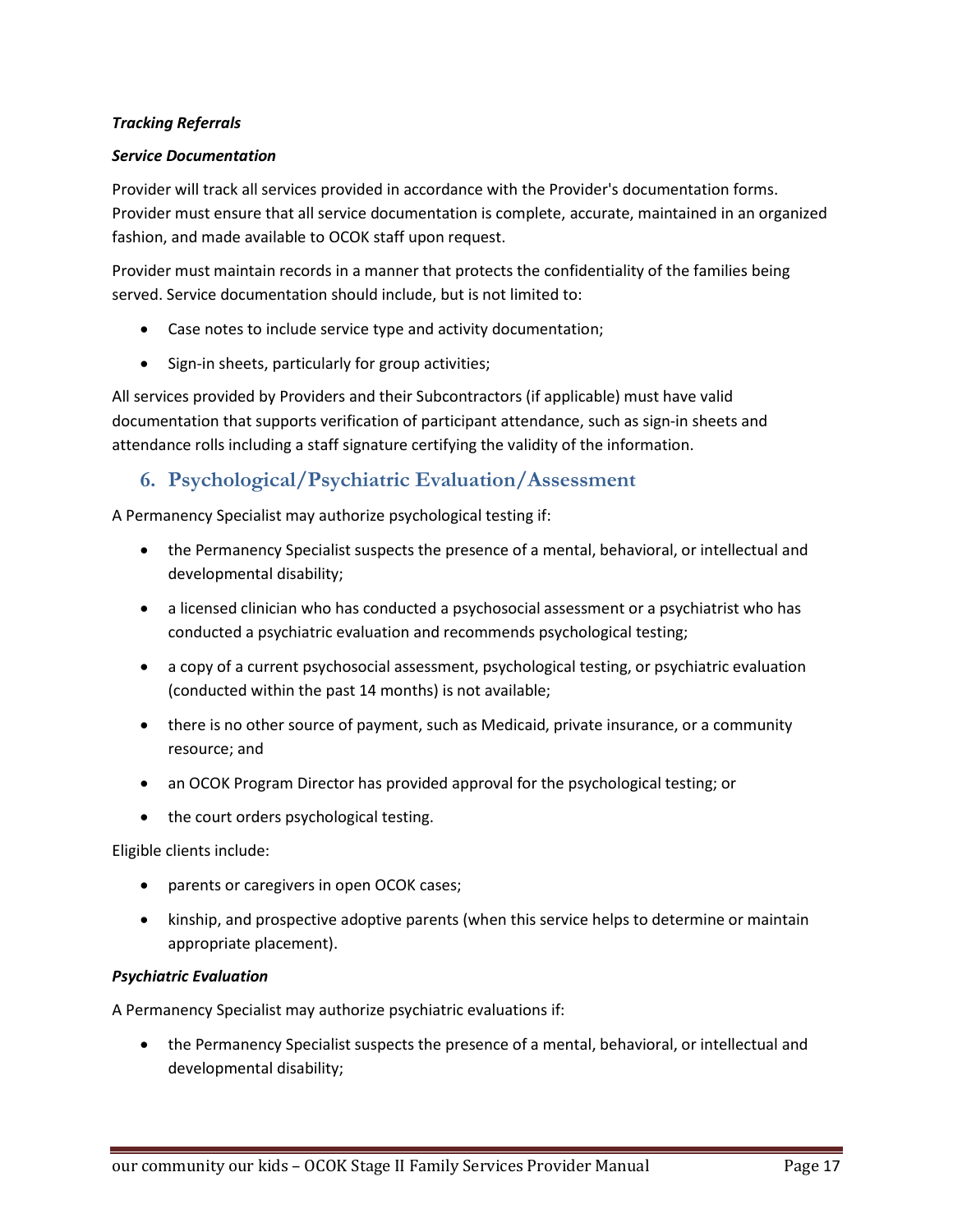- psychological test results or a licensed clinician who has conducted a psychosocial assessment recommends a psychiatric evaluation;
- a copy of a current psychosocial assessment, psychological testing, or psychiatric evaluation (conducted within the past 14 months) is not available;
- there is no other source of payment, such as Medicaid, private insurance, or a community resource; and
- an OCOK permanency director has provided approval for the psychiatric evaluation; or
- the court orders a psychiatric evaluation.

Eligible clients include:

- children and their parents or caregivers in open OCOK cases; or
- kinship, legal-risk, and prospective adoptive parents (when the service helps to determine or maintain appropriate placement).

Provider will provide quality care with the focus on safety, permanency, and well-being for children and youth in CPS conservatorship so that they can move into a least restrictive and more permanent, familylike setting.

# *Missed or Cancelled Appointments For all Assessment and Treatment Services*

# *Missed by Client*

Provider must notify the Permanency Specialist within twenty-four (24) hours of the missed appointment via email.

When two (2) consecutive appointments are missed, Provider must obtain the Permanency Specialist's instructions on how to proceed. Further appointments must not be scheduled unless instructed by OCOK to schedule additional appointments.

A maximum of two (2) missed appointments may be billed to OCOK.

# *Cancelled by Provider*

The Provider is responsible for a twenty-four (24) hour notification to clients when a session must be canceled. Provider must maintain documentation of notification and contacts in each client record regarding cancellations.

# **7. Permanency Planning Meetings**

A Permanency Planning Meeting (PPM) is a meeting that combines people and ideas from different fields and backgrounds. It can engage any combination of the following people in case planning:

- Parent(s)
- Child
- Other family members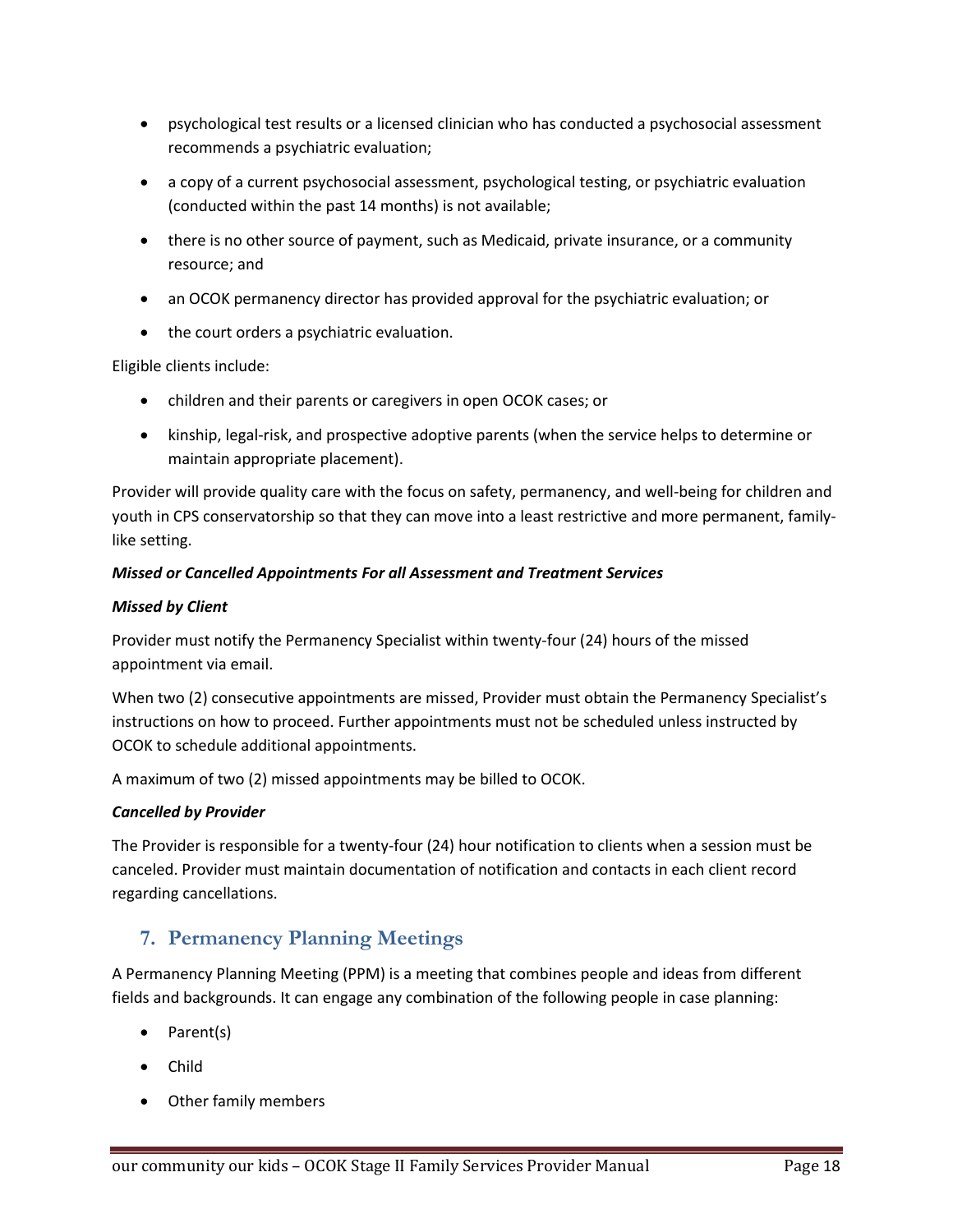- Attorneys and other people whom the court may specifies
- Other people who have a stake in the child's well-being
- Other professionals
- Caregiver(s)
- Other people in the community who provide support for the family

Participants also review progress toward the goal of providing safety, permanency, and well-being for the child.

The purpose of a PPM is to do the following:

- Identify the child's permanency goal
- Identify any barriers to achieving the child's permanency goal
- Develop strategies and determine actions to achieve the child's permanency goal
- PPM may also include the service plan of the parents or family to support the child's reunification with his/her family

# *Timing of Permanency Planning Meetings*

Timing of the PPM will be agreed upon by the Provider and OCOK depending on the meeting model chosen and the goals of the meeting. In some cases as soon as possible after a final court order naming CPS as Permanent Managing Conservator of a youth age 16 or older whose permanency goal is Another Planned Permanent Living Arrangement (APPLA), and any time after that, if there has been no progress toward achieving positive permanency for the youth.

# **8. Therapeutic or Specialized Camp**

Therapeutic or specialized camps have the general characteristics of a day camp or residential camp. Camps also may be primarily for recreational, athletic, religious, or educational activities. Provider may authorize camp services to:

- Improve a child's social skills, self-image, and self-esteem through a group-learning experience;
- Develop a child's skills in a specific activity (examples: athletics, music); or
- Improve a family's interaction to support the well-being of parents and their children.

# *Eligible Camp Providers*

Camp must have a current state agency license or Texas Department of State Health Services (DSHS), or the appropriate licensing entity if the camp is located outside of Texas.

Short-term therapeutic or specialized (special skills) camp may be authorized for as long as six (6) weeks within a twelve (12) month period.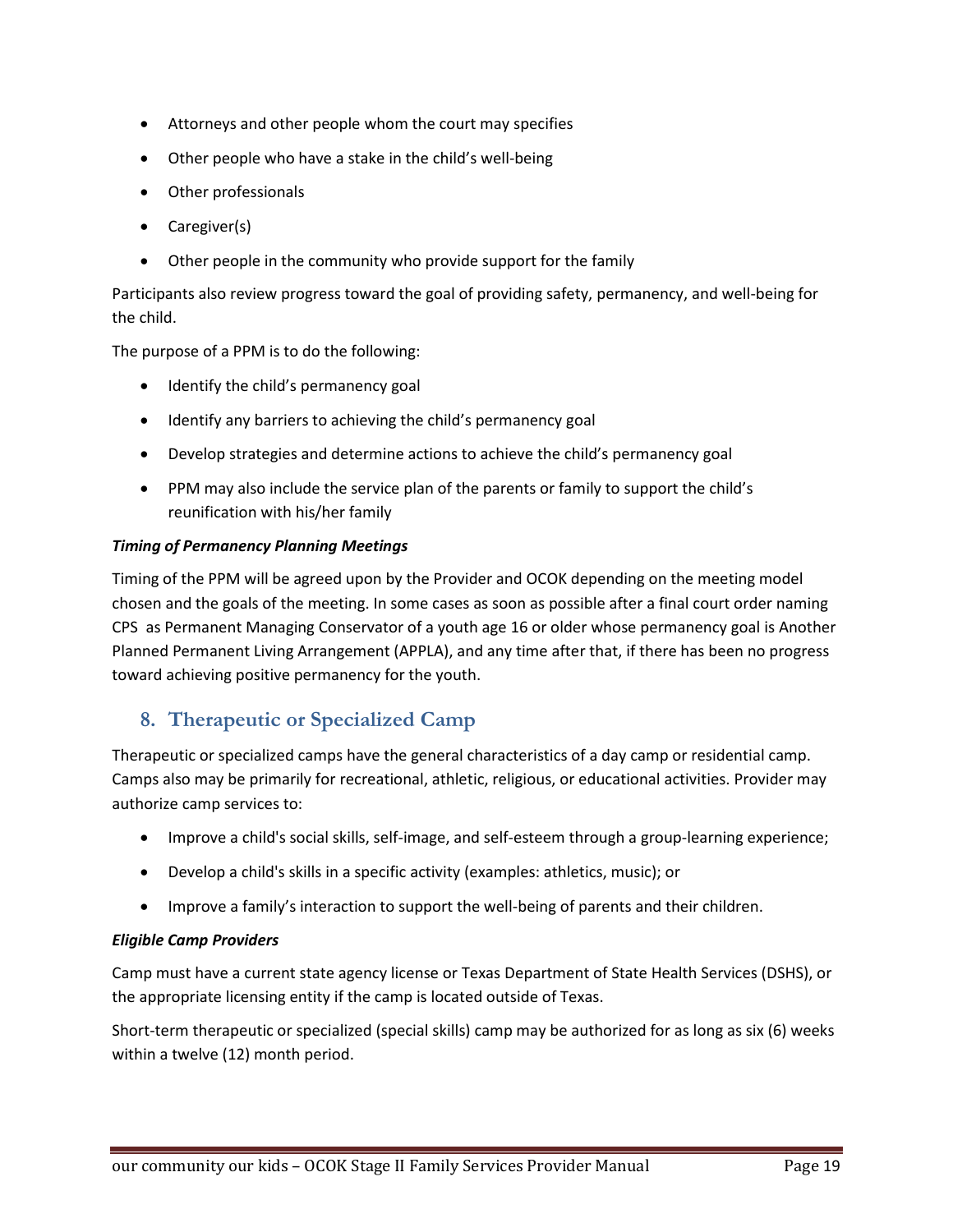# *Therapeutic Camping*

A Permanency Specialist may authorize therapeutic camping services from a licensed, 24-hour childcare program for children who are:

- over the age of six (6); and
- have behavioral or emotional problems that make it difficult for them to function.
- Camp may also have programing that includes parents of other family members.

The camps are used to treat behavioral or emotional problems in an environment that is not punitive. The primary emphasis is on therapy rather than recreation.

As with other treatment-oriented placements, admission is based on:

- the program's ability to meet the child's identified needs; and
- the suitability of placing the child with the other children in the camp.

#### *Youth Camping*

A Permanency Specialist may authorize youth camping to:

- improve a child's social skills, self-image, and self-esteem through a group-learning experience;
- provide respite for the caregiver of a child; or
- develop a child's skills in a specific activity (for example, in athletics or music).

To be eligible, a child must be:

- Eight (8) years old or younger;
- in an open OCOK case; and
- referred by OCOK for the camping services.

Youth camping services available through the contract may include both 24-hour residential and day camping.

# **9. Concrete Services**

A Permanency Specialist may authorize concrete services to obtain goods and/or services that the client cannot purchase to increase the safety of the home and/or allow the parent or relative caregiver to better meet the needs of the child or family.

## *Determining Eligibility*

Clients are eligible for concrete services when:

- The purchase of the service will allow the child to remain in the home or expedite the return of the child to the home;
- Resources are not available from another source; and
- Negotiations on family contribution have taken place.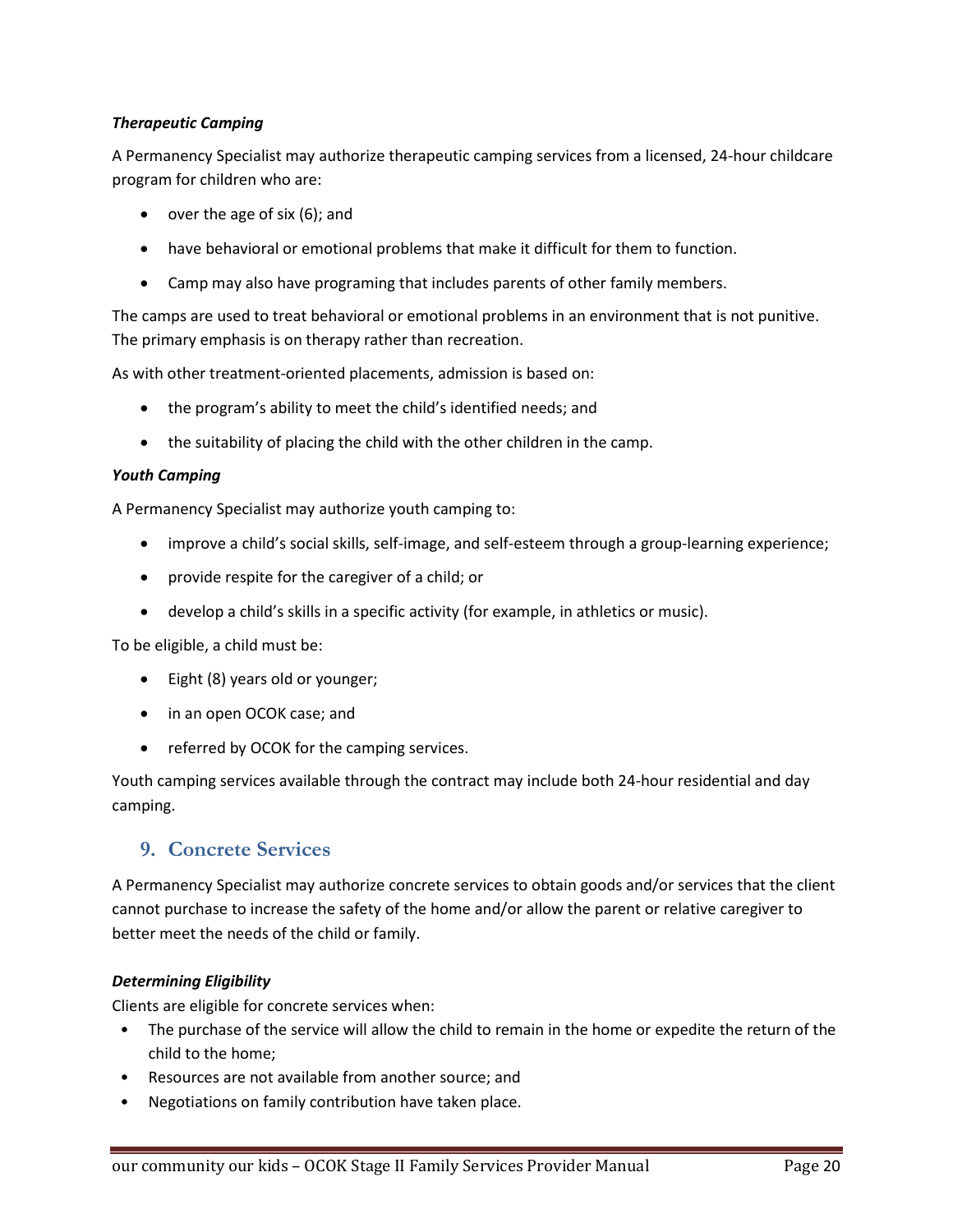# *Identifying Available Services*

The specific goods and services that may be purchased under the concrete services contract include the following:

- Assistance locating and obtaining housing;
- Transportation reimbursement for family visits, medical treatment, or employment;
- Personal care items, such as clothing, and personal hygiene products;
- Security deposits and rental assistance for housing;
- Utility deposits or emergency grants to avoid utilities from being cut off;
- Car repairs for family visits, treatment, or employment;
- Essential household items, furniture, and appliances, such as cribs, beds, stoves, tables, refrigerators, heaters, and sheets;
- Essential household supplies, such as brooms, mops, and cleaning supplies;
- Essential home repairs, such as plumbing, heating, and structural repairs;
- Parenting education;
- Therapeutic family recreation;
- Special medical services or equipment not covered by Medicaid, health insurance, or charitable organizations;
- Special learning aids, such as books, computers, flash cards, and auxiliary aids like TTY or TTD;
- Respite care;
- Employment-related items, such as tools or equipment, uniforms, and footwear;
- Special educational services, such as tutoring, GED classes, ESL classes, and undergraduate standardized test preparation classes; and
- Other goods and services, when documentation on the service plan supports:
- how the family will benefit from the goods or services, and
- that the goods or services will directly contribute to the safety of the home, thereby allowing the child to remain in the home or expediting the child's return to the home.

## *Referring Clients*

To refer clients for concrete services, the Permanency Specialist must:

- negotiate with the family about whether the family can contribute to the purchase of concrete goods or services in any amount;
- document the content of the conversation with the family in the CoBRIS system, in the note section of the service request, even if the family is unable to contribute;
- submit the service request to the supervisor for electronic approval in CoBRIS;
- print the approved service request from CoBRIS;
- obtain the signatures of the parents on the service request, acknowledging the negotiation;
- ensure that the provider of the goods and services receives the printed and signed version of the approved service request.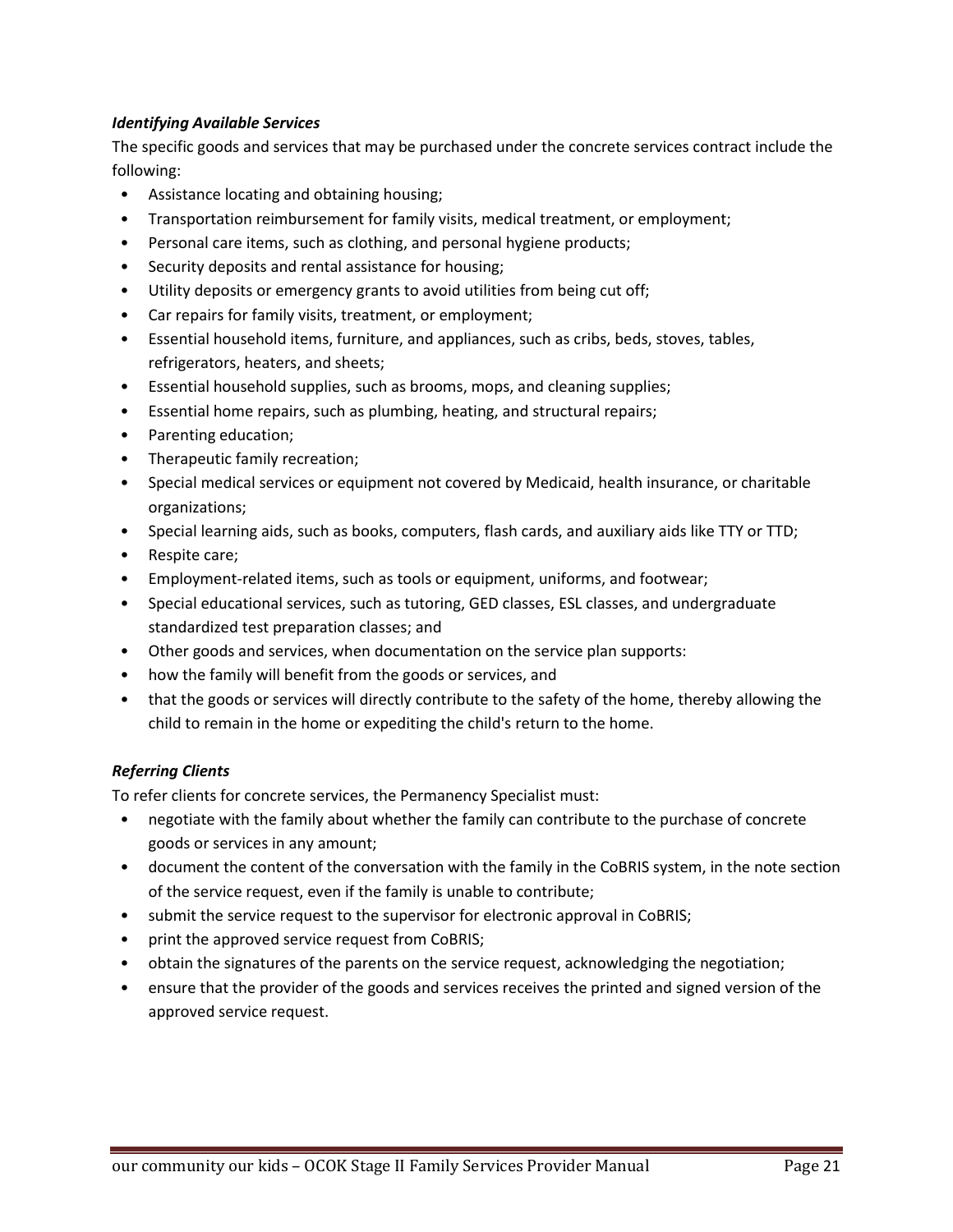# *Using CoBRIS*

To authorize concrete services, Permanency Specialists must login to the CoBRIS system to create a service request and obtain supervisor approval. The instructions for this process are shown in the CoBRIS purchase of service module user manual.

## *When CoBRIS is Unavailable*

If the CoBRIS system is not functioning or the Permanency Specialist is otherwise unable to access it, the Permanency Specialist may authorize concrete services by submitting a paper copy of the Service Request to the Supervisor for approval and to the Provider to initiate services. The signed paper copy must be kept in the case file and a copy sent to [finance@oc-ok.org.](mailto:finance@oc-ok.org) An official electronic version of the service request must be created and approved in CoBRIS as soon as the system becomes functional or the Permanency Specialist's access has been restored.

## *Handling Additional Duties*

A Permanency Specialist may be required to pick up and deliver goods. There is a prohibition on giving money directly to the client or writing a check that is payable to the client or the Permanency Specialist.

# *Changing, Extending or Terminating Service Requests*

To authorize additional units of service, or extend or reauthorize the service, the Permanency Specialist must follow the procedure shown in the CoBRIS purchase of service module user manual.

## *Concrete Services Provision*

Once the approved service request, as described above, is submitted to the service provider with the documentation required by the service contract, the service provider will issue payment to the specified vendor. Confirmation will be provided to the Permanency Specialist. Also, the Provider will submit an invoice and monthly payment report to the Finance department in order to be reimbursed for services paid and compensated for the fee for service administration.

## *Service Authorization and Referral Process*

OCOK will authorize services via OCOK Service Authorization form. The Provider must be able to accept the service authorization form by any means, including but not limited to:

- E-mail;
- Fax;
- U.S. Mail; and
- Hand Delivery or Commercial Delivery Service.

## *Maintain Support Resources*

Provider must maintain all necessary support resources to receive, process, and document claims, including but not limited to:

• Fully operational fax machine;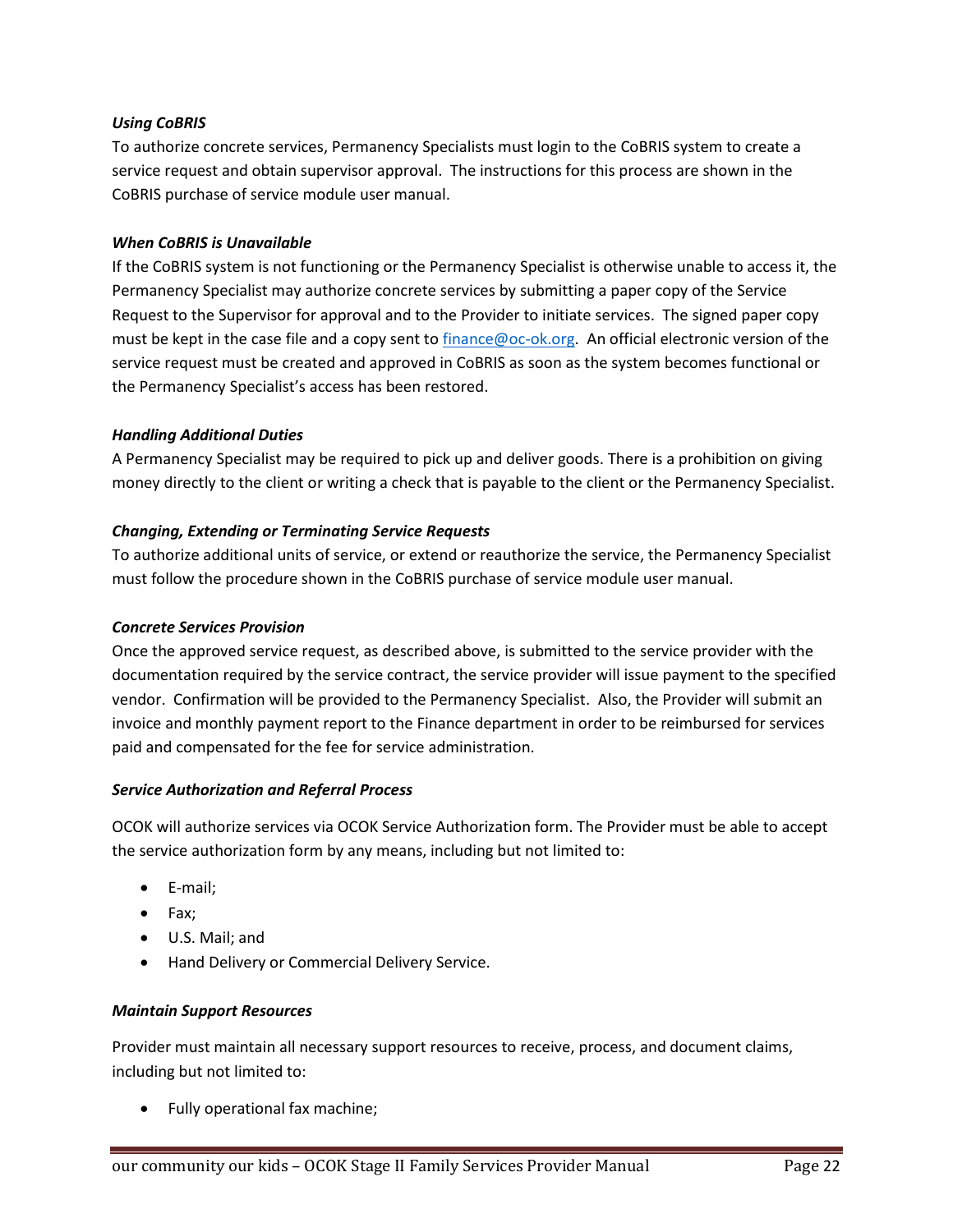- Fully operational computer(s) and software compatible with OCOK technology;
- Sufficient technological capacity to handle all aspects of the claims processing service;
- Working telephone;
- Internet service; and
- Working accessible and secure email capacity.

# *Document Referral*

The Provider must document the time and date that the Provider received the authorization form by:

- Attaching or maintaining the email (with a clearly visible receipt date and time notation) directly to the file copy of each form, or
- Utilizing a Time and Date stamp on the form; and
- Attaching the fax sheet with an accurate receipt time and date notation.
- For Service Authorizations found to be inaccurate or incomplete during the Quality Assurance review, the Provider must document the initial receipt date and time and the final acceptance date and time.

## *Information needed to make the disbursement*

- Who to pay;
- The vendor identification number for those goods and services as agreed upon by both parties;
- The exact amount of the disbursement;
- Where to send the disbursement;
- Any special instructions; and
- Invoice, bill or other documentation supporting amount due.

## *Process Accurate Payments*

The Provider must ensure disbursements made on behalf of OCOK are accurate as specified in the authorization form, including but not limited to making sure:

- Each requested disbursement is made payable to the correct party and is not a "restricted disbursement:"
	- o OCOK Staff
		- Disbursements by the Provider must not be payable to any OCOK employee.
	- o OCOK Client

Disbursements by the Provider must not be payable to the OCOK client.

• Each requested disbursement is for the exact amount requested.

## *Process Timely Payments*

The Provider must ensure disbursements made on behalf of OCOK are made timely.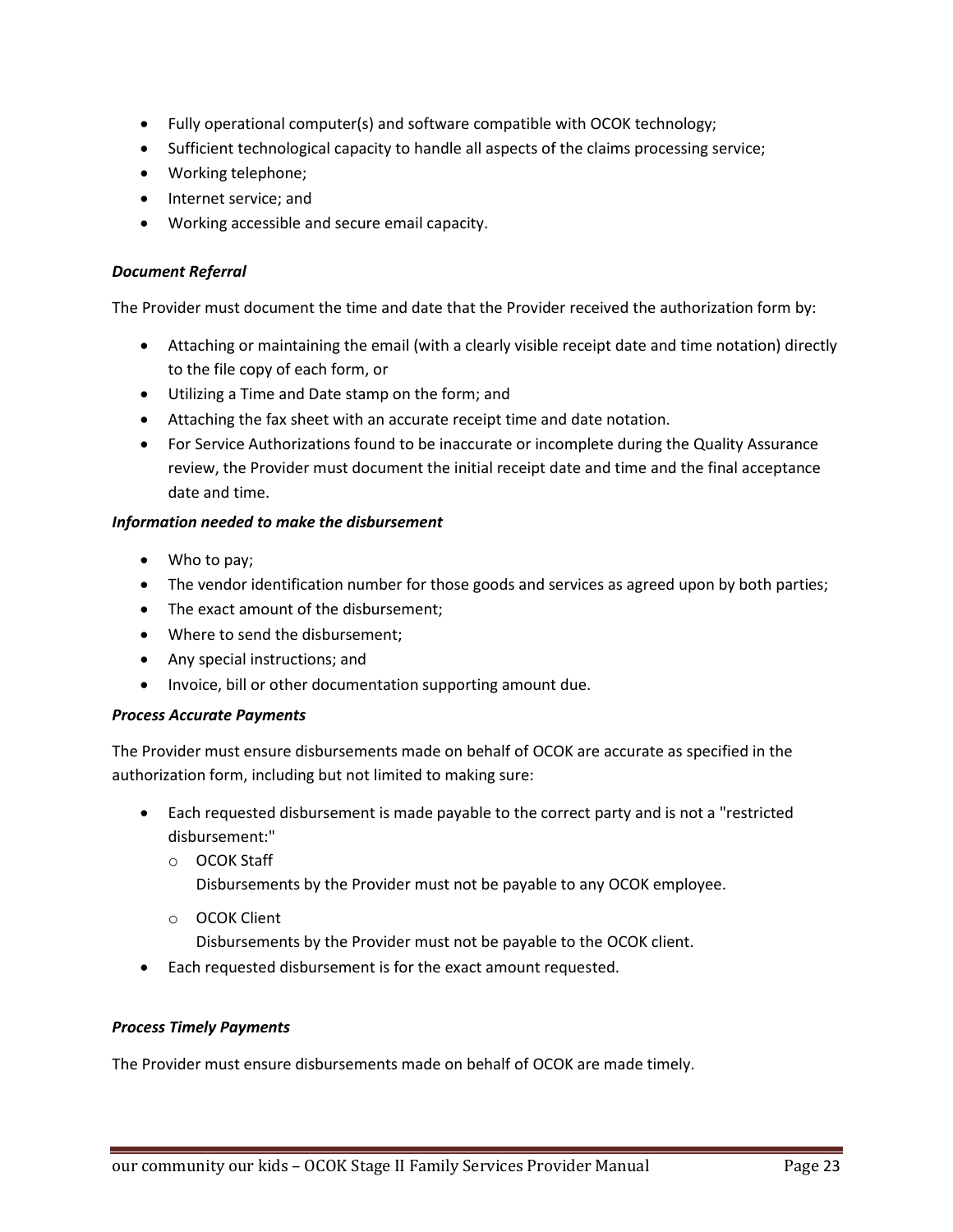# *Disburse Documentation Requirements*

The Provider is responsible for:

- Securing invoices and receipts as appropriate to the claim being processed to support the disbursements made on behalf of OCOK, and
- Matching receipts to the corresponding authorization form.

OCOK will provide a single point of contact to assist the Provider with tracking receipts and checks that have not been cashed.

# *Reconcile Disbursements*

Provider must reconcile disbursements against invoices, receipts, authorization form and processed checks as appropriate. Provider must report any differences or other discrepancies to the OCOK Finance Department for instructions on how to handle.

# *Returned Disbursements (non-use)*

The Provider must adjust any returned disbursements that have not cleared the Provider's account, within 60 (sixty) days of issuance, in the next billing cycle as a credit adjustment. The Provider may retain the initial administrative fee but may not charge an additional administrative fee.

# *Partial Funds Returned*

If a check issued by the Provider in accordance with Authorization Form is not fully utilized, funds will be returned to the Provider. The Provider must credit the amount of returned funds to OCOK in the next billing cycle. The Provider may retain the initial administrative fee but may not charge an additional administrative fee.

# *Required Record Keeping*

The Provider must maintain records. Records may be kept electronically; however, Provider must be able to promptly produce an easily legible hard copy of any records, if requested to do so by and for OCOK. Provider must maintain and house all records in a central location, although Provider may maintain backup copies of records in an alternate secure location. The required records that must be maintained by Provider include but are not limited to:

## *Required Reports*

There are no specific reports required of the Provider; however, OCOK may from time to time request reports from the Provider as needed to support the Claims Processing Service. The Provider must comply with any report request made by the OCOK Finance Department and/or QI and Contracts Department.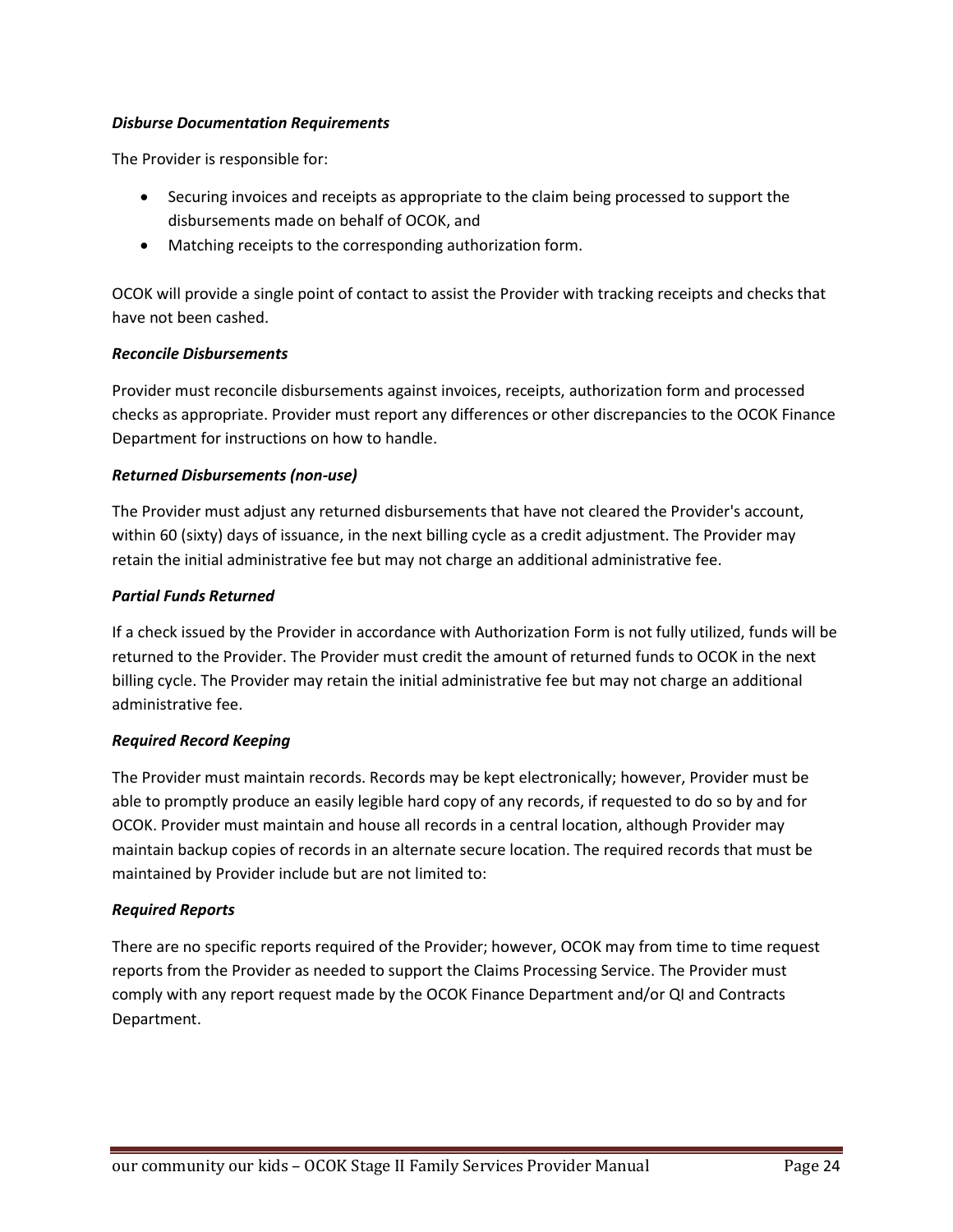# **10.Translator and Interpreter Services**

# *Description*

This is not an optional service. When a referral is received for a client that has limited English proficiency or communication impairment, translator or interpreter services must be arranged by The Provider.

Translator and interpreter services are only reimbursable when provided by a subcontracted translator or interpreter that is approved to provide contracted services. Translator and interpreter services provided under subcontract include, but are not limited to:

- Provision of information and services in a manner understandable to the client using interpreters, translators, or other identified methods.
- Use of auxiliary aids to ensure effective communication for clients with hearing, vision, speech, or other communication impairments. The Provider must identify the service provider and the compensation rate and secure prior approval from OCOK contract staff.

## *Service Requirements*

When a client's ability to communicate is diminished due to Limited English Proficiency (LEP) or some other communication disability, OCOK reimburses for translator and interpreter services when provided by the Provider. Provider must ensure that communications with clients who have communication impairments are as effective as communications with other clients, and that clients understand all significant actions as fully as possible.

# **11. Court Related Services**

OCOK may request one or more of the court-related services listed below, when it is legally necessary and appropriate for the well-being, safety, or permanency of the child.

Available court-related services include, but are not limited to:

- the serving of subpoenas and paying related witness fees;
- the serving of citations (local or out-of-state; by publication or other means);
- the reproduction of records (such as, birth certificates and medical);
- the costs of a court reporter for depositions;
- the costs of a court reporter for transcripts;
- fees for a provider witness testifying at a trial, deposition, or mediation. (For example, a therapist who provides therapy to a child or the child's parents under a contract with OCOK);
- the costs of out-of-area travel for a provider witness;
- the cost of an expert witness testifying at a trial, deposition, or mediation; and
- the travel costs for an expert witness.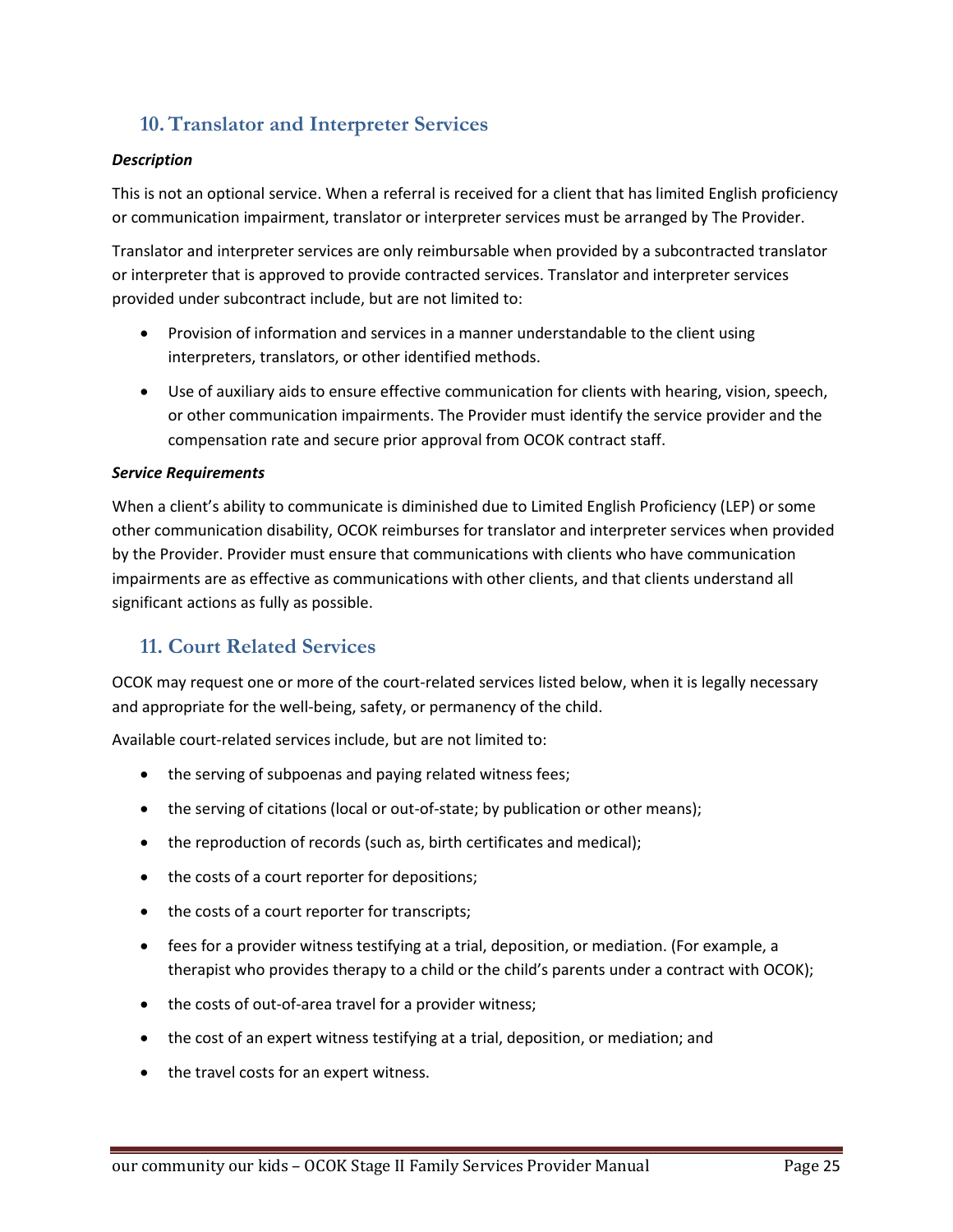# *Service Requirements*

# *Preparation*

The Provider and its representatives must ensure applicable service providers have personal knowledge of the matters to be discussed and are adequately prepared to provide case-specific testimony.

# *Attendance*

The Provider must ensure that requested or subpoenaed parties attend depositions and court appearances at the times requested by OCOK.

## *Court Related Documentation*

The following information must be maintained in the client file:

- A copy of the completed Court Related Services Case Note, and
- Subpoena, if applicable.

# **12. Supervised Visitation**

A Permanency Specialist may authorize supervised visitation, if visits between a child in DFPS conservatorship and the child's parents or other caregivers require it.

Clients are eligible for this service:

- when OCOK staff determine that the service is needed;
- when OCOK desires the opinion and possible testimony of a trained third-party regarding the parent-child relationship; or
- when the supervised visitation is court-ordered.

Supervised visits must take place in a safe and appropriate setting.

The supervised visitation services available by contract must include:

- Observation of the parent's or caregiver's interaction with the child during a visit, including but not limited to:
- behavior management and alternatives to physical discipline;
- the parent-child relationship, including attachment and communication skills;
- nurturance of children; and
- the child's reaction to the parent or caregiver.
- Preparation of notes about the visit;
- Contact with the child's worker about the visit (at least monthly);
- Appear in court to provide testimony when needed; and
- Participation in staffing for case planning, as needed.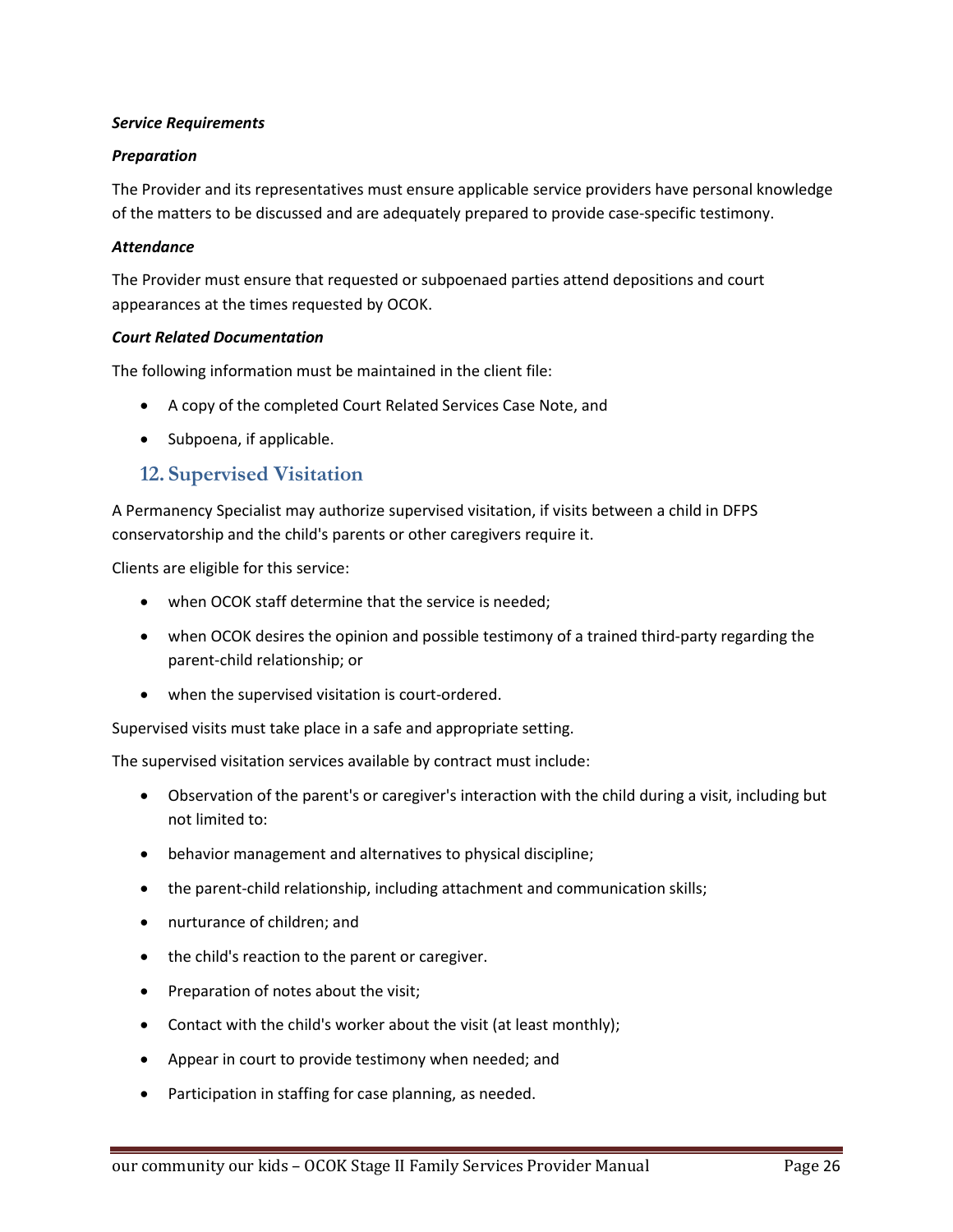# *Need for Service*

OCOK seeks to contract with qualified providers to assist OCOK in achieving program purpose and objectives by providing Supervised Visitation Services. OCOK does not guarantee any minimum level of utilization or specific number of referrals. Utilization rate will vary according to the needs of staff, individual client needs and regional allocations. The final decision for use, partial use, and non-use of these professional services lies within the authority of OCOK.

# *Accessibility*

*Services must be available seven (7) days a week, including evening and holidays as necessary*. Service hours must be flexible and include morning, afternoon, and evening to accommodate the schedules of employed participants. The Provider must accommodate school age children by scheduling services at times that do not interfere with school attendance and participation in school activities.

It is expected that some visitations will occur in locations secured by the Provider; however, it may be necessary to supervise a visitation in an OCOK office. The visitation may occur at an OCOK office at the request of the Permanency Specialist. Acceptable and billable locations are as follows:

# *Provider Secured Location*

Provider secured location consisting of services provided in a location other than an OCOK office. The Provider must obtain prior written approval from the OCOK program liaison or designee for visitation services delivered in locations other than the Provider's primary or satellite office or an OCOK office.

## *Travel*

Time or travel to and from any site of service is not billable.

## *Transportation for Visit*

The Provider will not be responsible for arranging transportation and must not provide transportation to any participant to or from the visit.

## *Eligible Population*

Individual adults referred directly by OCOK are eligible for services. OCOK determines eligibility; Provider must serve all clients properly referred by OCOK.

## *Client Characteristics*

Due to the nature of OCOK responsibilities Provider must be prepared to serve individuals with characteristics including, but not limited to:

## *Child's Characteristics May Include:*

- Exhibit a pattern of impulsivity;
- Exhibit poor or insecure attachment to parents;
- Exhibit separation anxiety;
- Have a history of temper tantrums;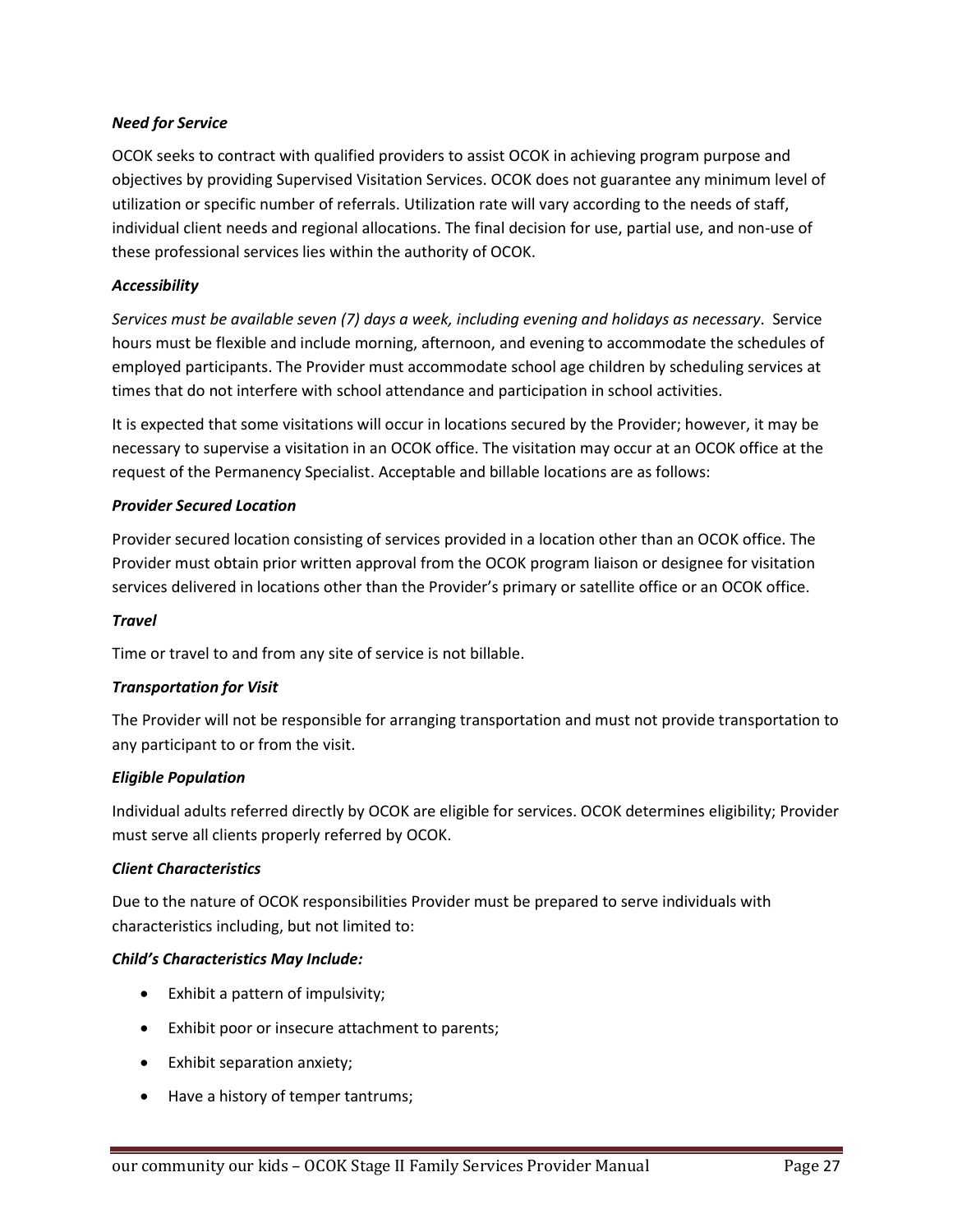- Have chronic illness or health problems;
- Have experienced probable neglect, physical abuse or substantiated sexual abuse;
- Have witnessed violence between parental figures;
- Be easily distractible or has attention deficits;
- Be hyperactive;
- Be irritable; or
- Be the recipient of special education services.

#### *Family's Characteristics May Include:*

- Family may exhibit chronic unresolved conflicts between parental figures and or child,
- One or more parental figures may:
- Have a history of chemical abuse or are currently exhibiting chemical abuse;
- Have engaged in probable or adjudicated criminal activity;
- Have had previous mental illness treatment; or
- Exhibit poor or inconsistent monitoring of the child's behavior.

Clients will be provided the necessary information to be able to contact the Provider in at least two (2) of the following methods for the purpose of notifying the Provider of the need to cancel an appointment: phone number, email or a number to text a message.

#### *Missed Appointment*

A missed appointment is when a client fails to notify the Provider within twenty-four (24) hours of the scheduled appointment and fails to present themselves for the scheduled visitation.

*The Provider must document the time and date of any missed appointment. The Provider must obtain the signatures of those present and email the Permanency Specialist by 5 p.m. on the business day following a missed appointment*.

When two (2) consecutive appointments are missed the Provider must notify the Permanency Specialist for instructions on how to proceed. Further appointments must not be scheduled unless instructed by OCOK to schedule additional appointments.

Appointments scheduled without this authorization will not be billable to OCOK as visitation or missed appointments.

## *Delay in Beginning the Visitation*

It is possible that the parent or the child may be late arriving at the visitation. The Provider must be prepared to begin the visit at the time both parties arrive up through the time the visitation was scheduled to end or the length of time necessary to comply with court orders, as applicable.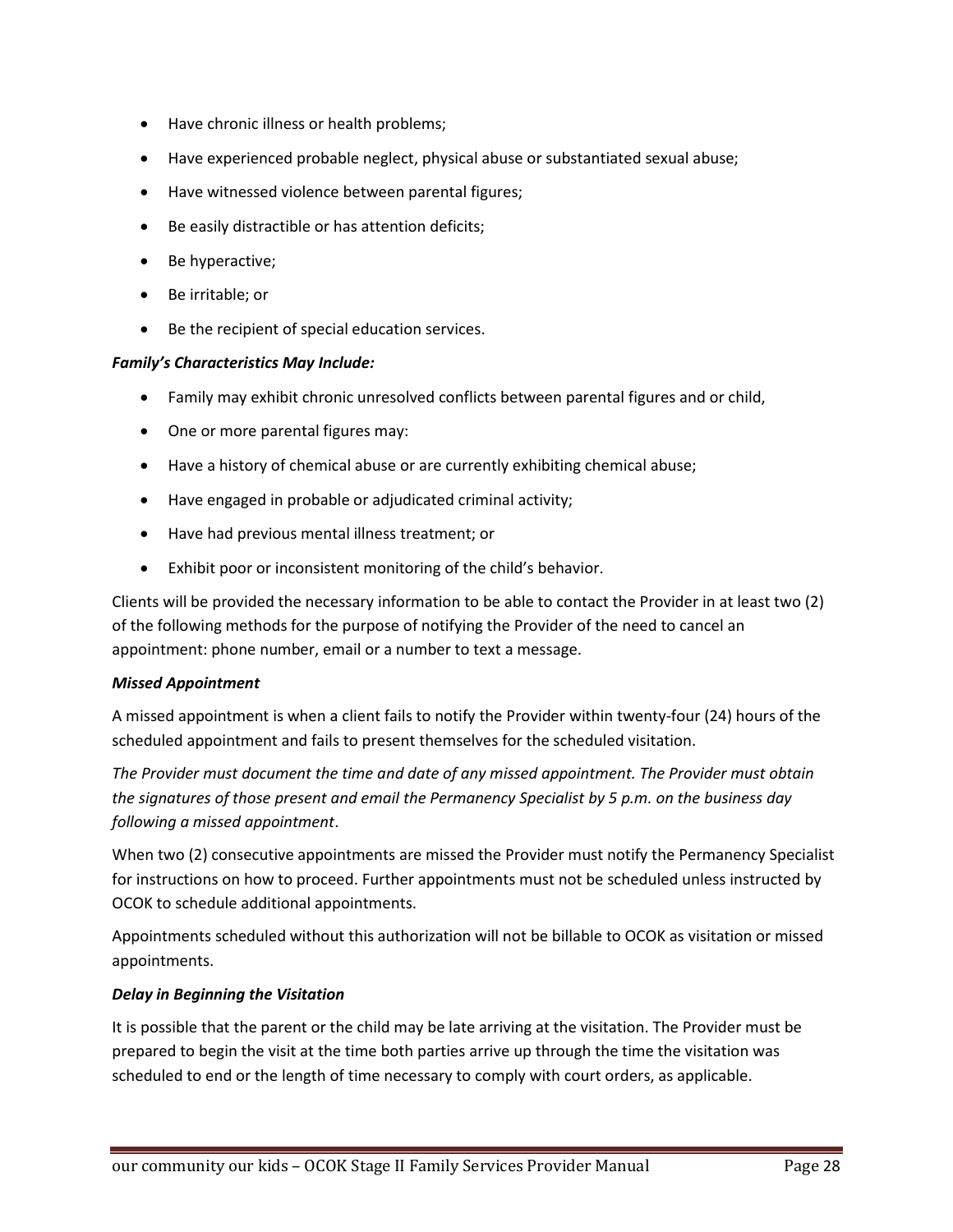# *Cancelled by Provider*

The Provider is responsible for a twenty-four (24) hour notification to clients and the Permanency Specialist when a visit must be canceled. The Provider must maintain documentation of notification and contacts in each client record regarding cancellation. The documentation must include:

- The reason for cancellation; the date, time and manner of contact with each client, notifying them of the cancellation; and
- The Provider must document the time, date, Permanency Specialist name and manner used to notify the Permanency Specialist of the canceled visit.

## *Major Service Deliverables*

Major Service deliverables include:

- Preparation for Supervised Visits;
- Pre-visitation Activities;
- Monitor the visit;
- Document the visit; and
- Provide court related services.

#### *Preparation for Supervised Visits*

The Provider is responsible for all activities necessary for each supervised visit and must take actions as required and appropriate to prepare to oversee each supervised visit, including but not limited to:

- Taking actions necessary to comply with all OCOK referral instructions and OCOK Contract requirements;
- Confirming the visitation schedule;
- Confirming who may participate in the visitation;
- Ensuring visit participants will be allotted their full time for a visit;
- Obtaining the necessary approval for the site location;
- Securing an appropriate visitation site to include the following;
- Has an environment that is safe and non-threatening;
- Is age appropriate;
- Is family friendly;
- Is fully equipped with age appropriate items that will allow the family to participate in activities and interact;
- Will allow flexibility in order to accommodate the physical needs of the participants such as meals and snacks and accessibility; and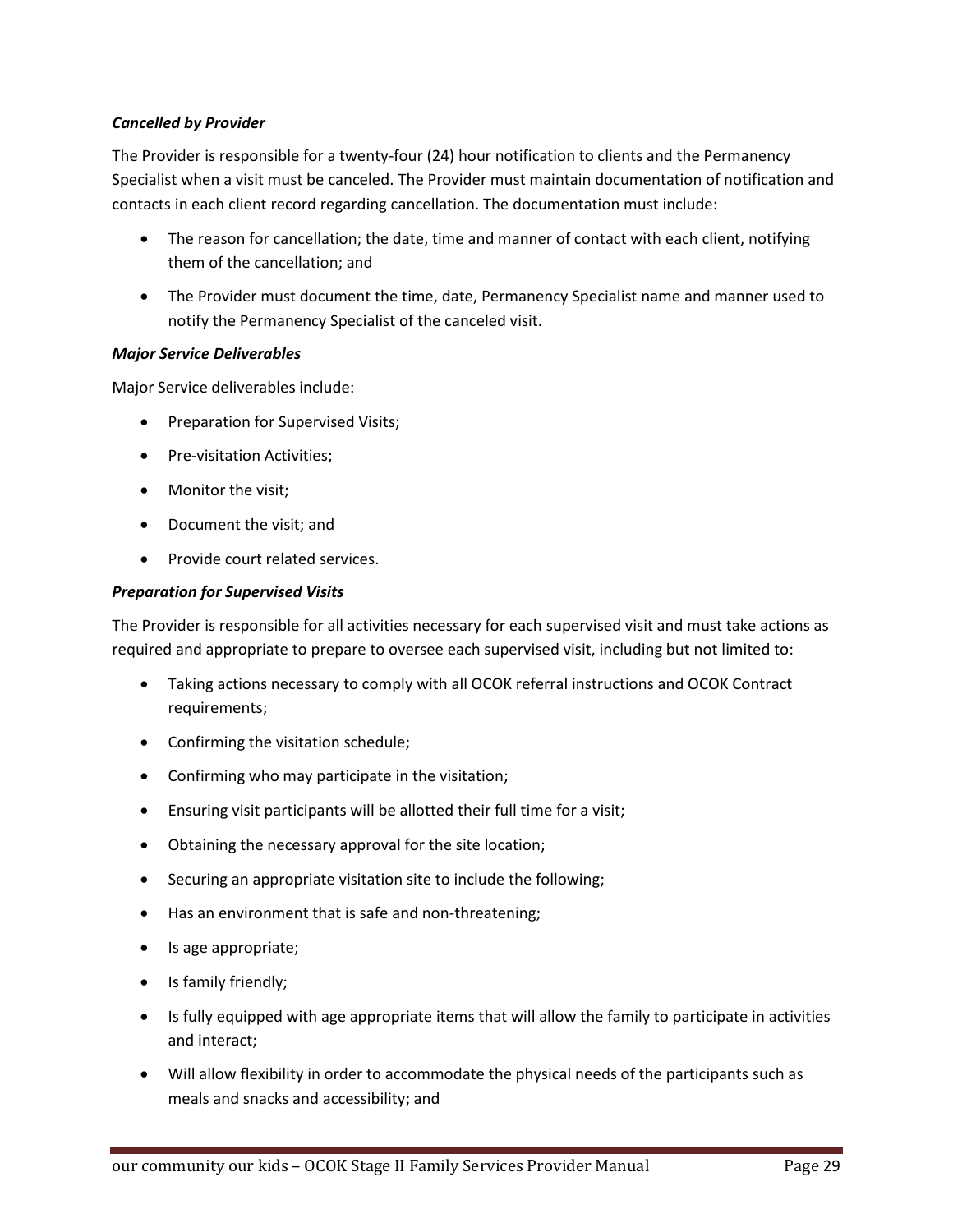• Is convenient to the family.

# *Pre-visitation Activities*

The Provider staff must meet with the adult participants prior to the children being present and immediately before the first supervised visit begins for the purpose of preparing the adults to ensure a productive supervised visit. The pre-visitation meeting will serve to:

- Provide an explanation of the Supervised Visitation Rules for Caregivers and Adult Participant(s) to ensure all adult participants understand the rules; and
- Finalize the Visitation Plan that includes the visitation schedule clearly stating the frequency, length of the visits to include the begin and end times and dates, who may visit and place of visit.

Obtain the agreement of every adult participant, documented by the signature of each such participant on a copy of the Supervised Visitation Rules for Caregivers and Adult Participant(s), prior to the beginning of the initial visit.

Note: If any adult participant refuses to sign the Supervised Visitation Rules for Caregivers and Adult Participant(s), the Provider must document the reasons for such refusal and notify the Permanency Specialist by 5 p.m. on the business day following the refusal for instructions on how to proceed.

The Provider must ensure the visitation site is prepared and equipped to facilitate the visit and to meet the needs of the participants.

# *Monitor the Visit*

*The Provider must monitor the visit*. The Observer must observe and be present for the entire visit and be attentive to the interactions of the participants. Monitoring includes but is not limited to the following activities:

Ensuring the safety of the child(ren) by:

- Ensuring all adult participants at the visit sign a Sign-In Log;
- Ensuring only individuals who have been pre-approved by OCOK participate in the visit;
- Ensuring the visit is monitored at all times by observers;
- Ending the visit at any time the child(ren) is fearful of continuing the visit;
- Ending the visit at any time there are safety concerns;
- Allowing only persons authorized by OCOK to remove the child(ren) from the visit; and
- Ensuring that the caregivers and all approved adult visitors comply with the visitation rules.

The participants must be allowed to communicate effectively which may include conversing in the language of their choice. The Provider must ensure the Observer that is monitoring the visit is able to understand and as necessary, effectively communicate with the participants.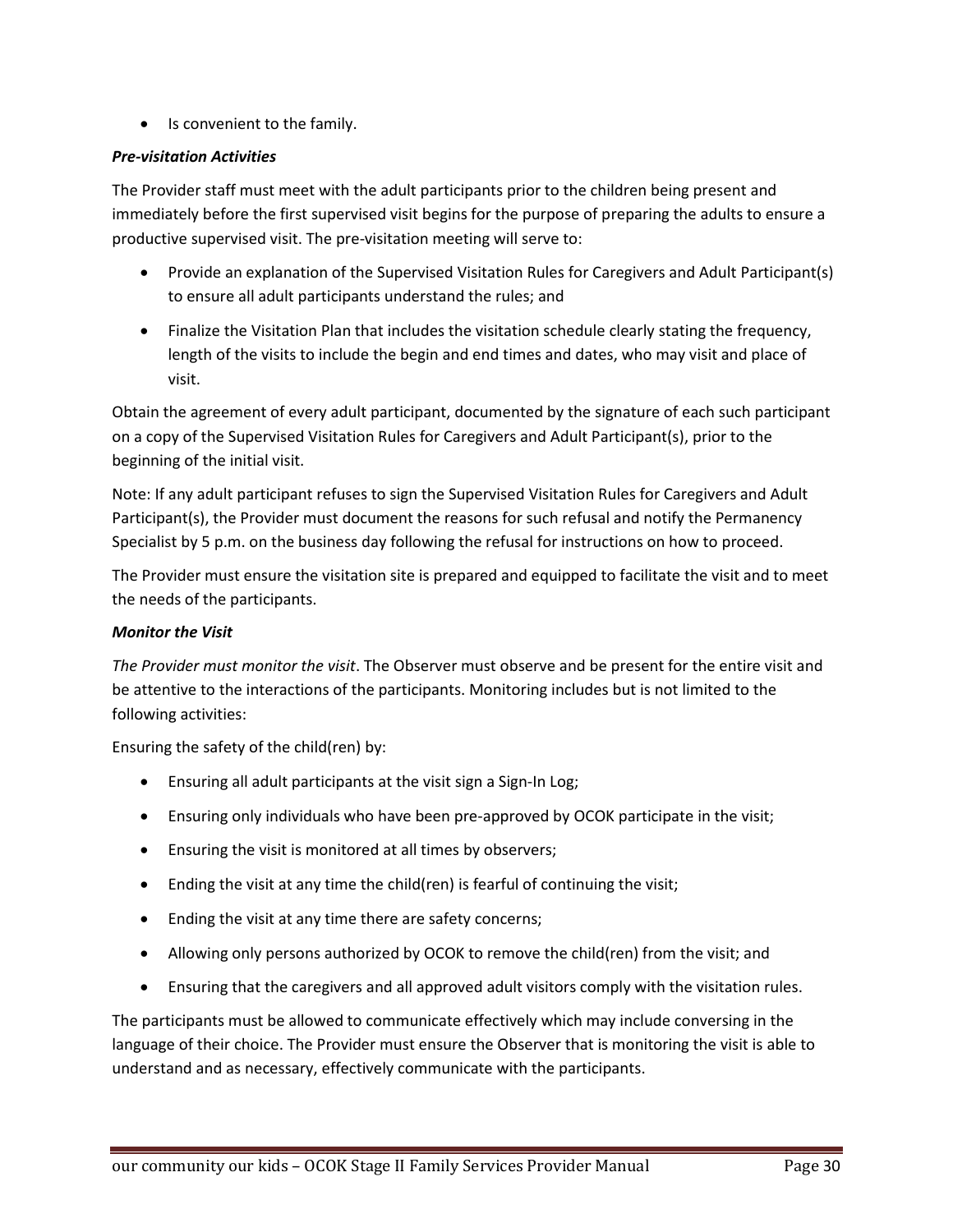# *Document the Visit*

The Observer must document observations of the parent's or caregiver's interactions with the child(ren) during the visit or interactions and observations between siblings during sibling visits.

# *Visit Observations*

Observation notes for parent or caregiver and child(ren) visits must be documented using the Visitation Record and Observation Checklist.

Observation and interaction notes for sibling visits must be documented using the, Sibling Relationship Checklist.

An Observer may only observe one (1) visitation at a time.

# *Provide Court Related Services*

OCOK purchases court related services when legally necessary and appropriate for the well-being, safety, or permanency of the child. Court related services are not optional.

# *Preparation*

The Provider and its representatives must ensure that they have personal knowledge of the matters to be discussed at the Deposition or Court Appearance and are adequately prepared to do so.

# *Court Related Documentation*

The Provider must complete the Court Related Services Case Note, for all court related services delivered. The form must be filed to the appropriate and specific client record.

# **13. Finance and Billing Procedures**

Our Community Our Kids (OCOK) will comply with the utilization and compensation section of the Family Services Provider Service Agreement and Addendums. Questions that arise should be sent to the OCOK Finance Department a[t finance@oc-ok.org](mailto:finance@oc-ok.org) or call 817.502.1323.

# **Purchased Family Services Categories and Service Codes**

- Drug Testing
	- o 79A Drug Testing Urine Analysis
	- o 79B Drug Testing Oral Fluids
	- o 79C Drug Testing Hair Testing
	- o 79D Drug Testing Confirm All Tests
- Substance Abuse Assessment, Counseling, Therapy
	- o 83F Sub Abuse Assessment
	- o 83G Sub Abuse Individual Counseling/Therapy
	- o 83H Sub Abuse Group Counseling/Therapy
	- o 83K Sub Abuse Diagnostic Consult
- Non-Substance Abuse Assessment, Counseling, Therapy
	- o 86C Counseling/Therapy Individual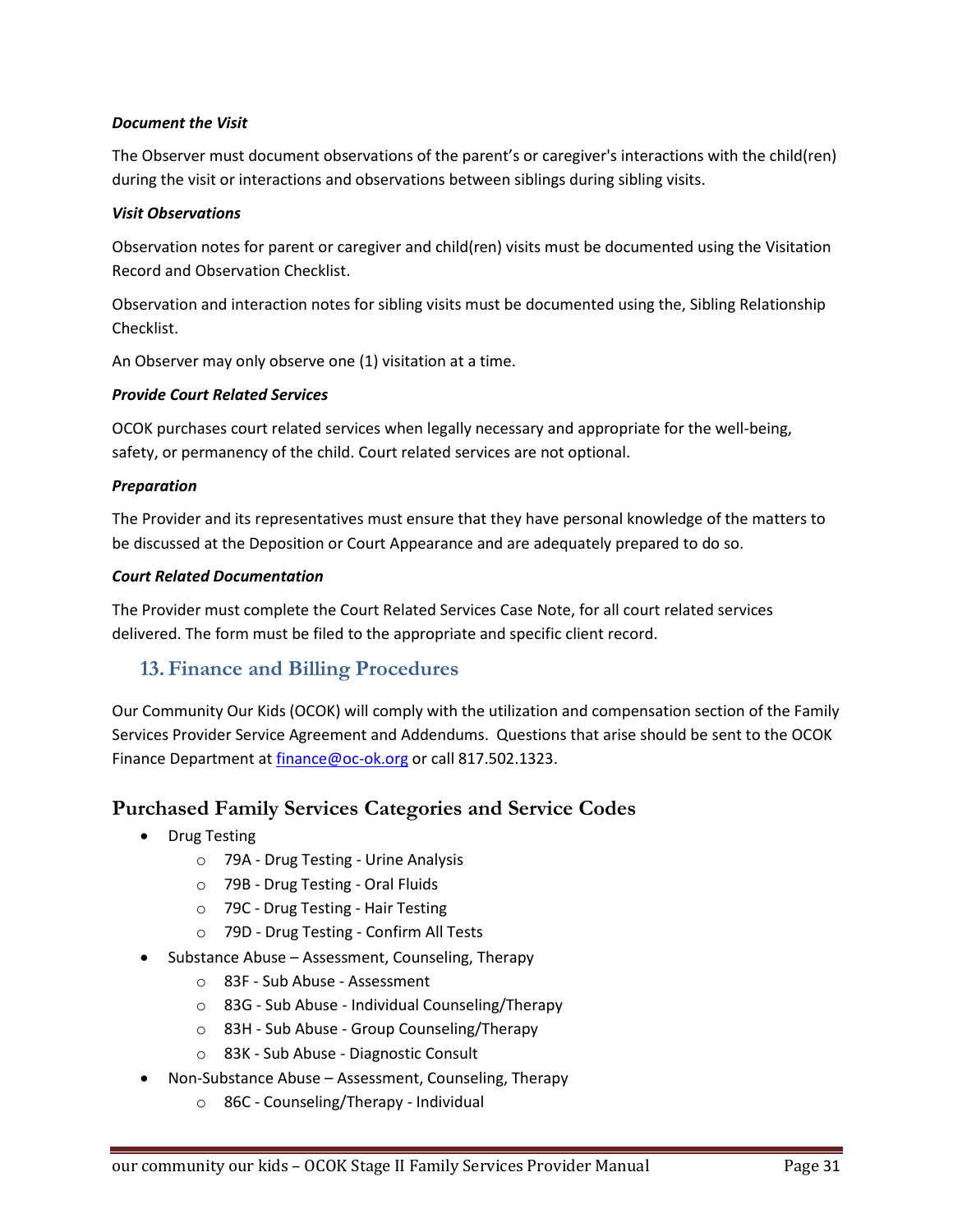- o 86E Counseling/Therapy Group
- o 86F Counseling/Therapy Family
- o 86U Psycho-Social Assessment
- o 88K Home-Based Therapy
- **Parenting** 
	- o 87C Parent/Caretaker Training
- Psychological/Psychiatric Evaluation and Assessment
	- o 86A Psychological/Development Evaluation/Test
	- o 86B Psychiatric Evaluation
- Permanency Planning Meetings
	- o 81M Family Group Conference (FGC)
	- o 81N Circles of Support (COS)
	- o 81P Permanency Conference (PC)
	- o 81Q Transition Plan Meeting (TPM)
- Camping
	- o 80T Therapeutic Camping
	- o 81G Youth Camping
	- o 90P Specialized Camping Exp
	- Concrete Services
		- o 82C Concrete Services
- Translator Services
	- o 98L Translator Services
- Court Related Services
	- o 86H Court Related Services
- Supervised Visitation
	- o 92L Supervised Visitation

# **Initial Payment for Purchased Family Services**

OCOK will issue payment for family services performed for referred region 3b families on and after March 1, 2020, which comply with all billing requirements.

# **Payment Terms**

- Network Providers will be paid for each month's services by no later than the  $25<sup>th</sup>$  day of the next month. For example, Network Providers would be paid for their September services by no later than October 25<sup>th</sup>. However, we will make every effort to pay Network Providers earlier than the 25<sup>th</sup> whenever possible.
- Network Providers will receive one payment each month for all services provided.
- Payment will be issued for pre-authorized services only.
- Providers are required to bill Medicaid (traditional or managed care) for Medicaid eligible services for Medicaid eligible clients.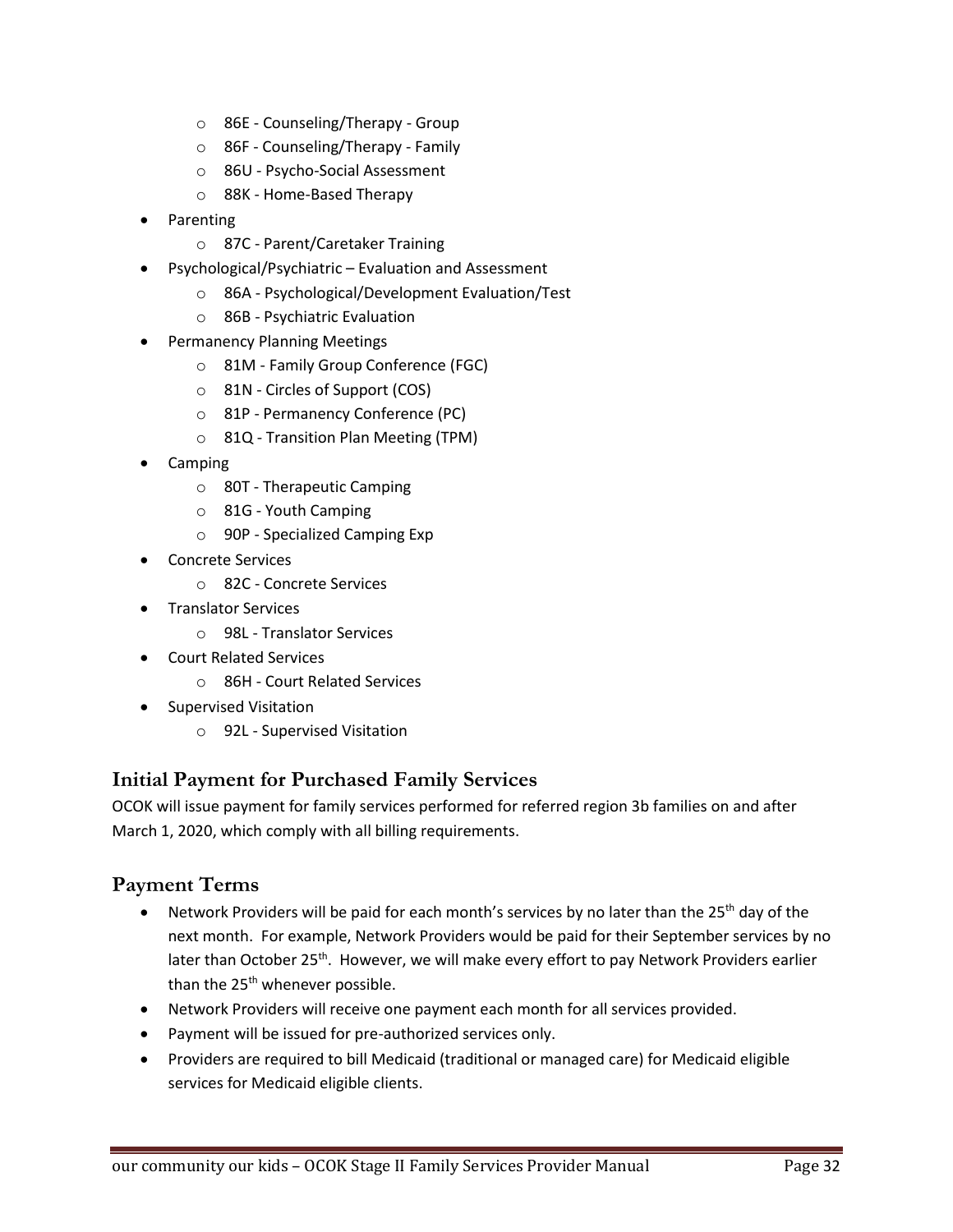- If referred clients are covered by private insurance, Providers are required to make every effort to bill the private insurance plan for services performed.
- All Network Providers will be paid electronically by direct deposit. Your bank account will show that the deposit is from ACH Child and Family Services or All Church Operating. A Direct Deposit Authorization Form and a Form W-9 will be sent to all Network Providers to complete and return once the Network Provider application and contract process has been completed.

# **Family Services Provider Payments**

Our Community Our Kids (OCOK) will pay the Network Providers (Provider) for pre-authorized purchased family services. The fees for these services are included in the Family Services Provider Services Agreement in the Fee Schedule Addendum.

Providers will be required to send an invoice and any required documentation to the OCOK Finance Staff for Family Services. The invoice and document packet for non-Medicaid eligible services must be received by OCOK within 30 days from the date of service. For Medicaid eligible services, the invoice and document packet must be received by OCOK within 30 days from receiving the Medicaid denial letter.

Invoice and document packets are required to include:

- Invoice for services performed
- Copy of the OCOK approved service authorization
- For Medicaid eligible services, a Medicaid denial letter
- For group counseling, group training classes and permanency planning meetings, a sign in log

The invoicing requirements for drug testing and concrete services are stated in the Family Services Provider Service Agreement for those subcontractors.

The invoice and document packet can be sent to the OCOK Finance staff by any of the following:

- 1. Encrypted Email;
- 2. Uploaded to their file on the box.com website;
- 3. Faxed to the attention of OCOK Finance; and
- 4. Regular mail to the OCOK administration office

Once received, the OCOK Finance staff will review the document packet to ensure all documents have been received and have been properly completed. Upon verification, the OCOK Finance staff will enter the services in the myEvolv system, which will cause an invoice for the Provider to be created in myEvolv. The invoice will be paid in the next monthly payment and will be included in the Provider's monthly payment report.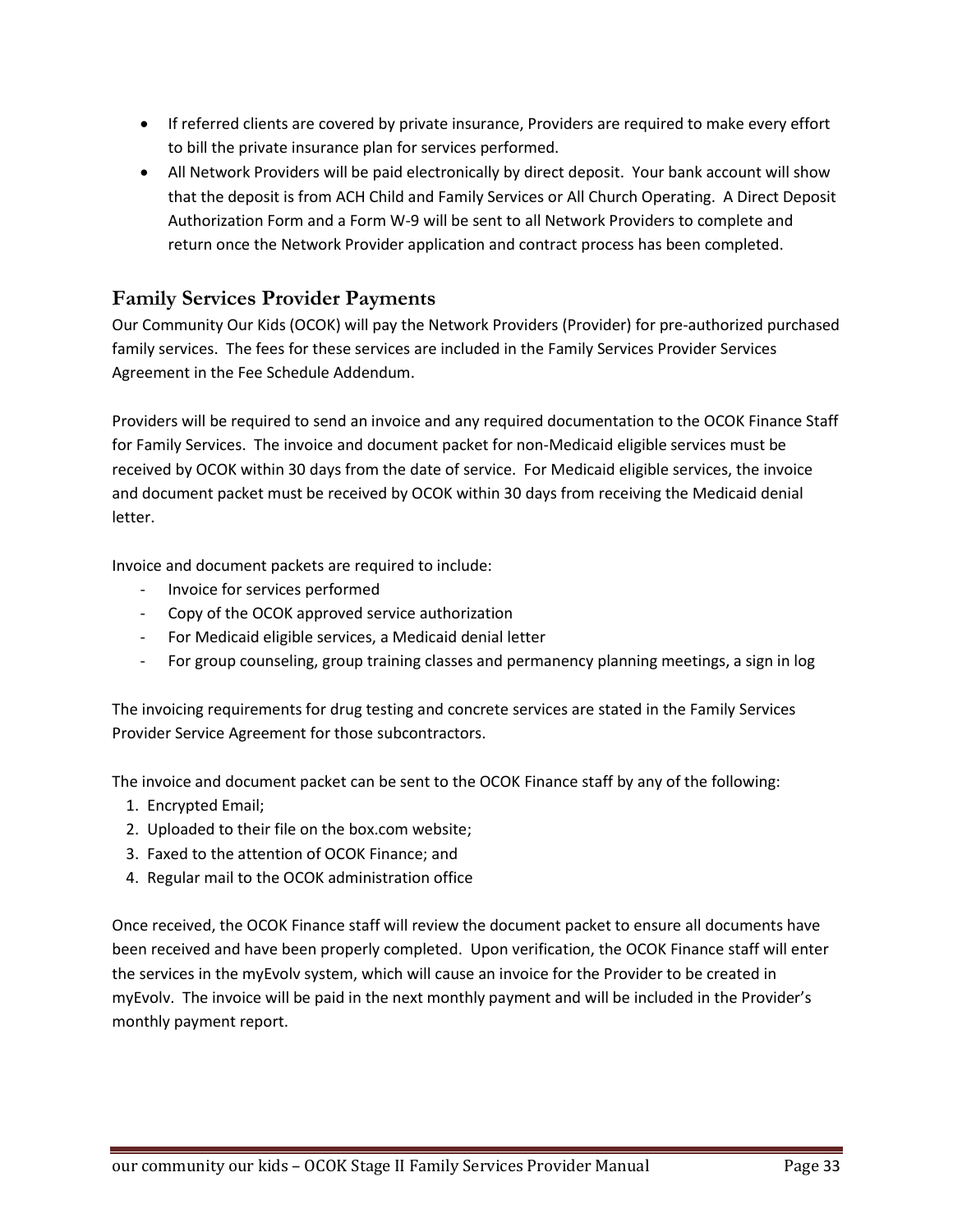# **Payment Reports for Providers**

Upon sending the monthly payment to the Network Providers, the OCOK Finance Staff will create a payment report for each Provider showing the details of the Provider's direct deposit payment. The payment report shows the Provider agency name, client's names, client's myEvolv ID numbers, number of units, dates of care and the services that were provided.

OCOK has created a file on the website, box.com, for each active Provider that is receiving payments. The payment report for each Provider is uploaded to their file on the website, box.com, within 2 business days of paying the Network Providers. Once uploaded, each Provider will be able to login to their file on box.com and download the payment report.

In order to setup a Provider's file on box.com, the Director of Finance or Accounting Manager has the ability to create the file when the Provider's first payment has been created by the myEvolv system. When the first payment is made, the Director of Finance or Accounting Manager will contact the person that the Provider has designated as their point of contact for their OCOK contract and request the name and contact information for a billing/payment contact person. Once received, the staff will be given access to their organization's file on box.com with viewer/uploader status. The staff will be able to download and upload documents when needed. At any time, a Provider can contact the Director of Finance or Accounting Manager to change the staff that have access to their file on box.com. For any questions about accessing or downloading information from box.com, please contact [finance@oc](mailto:finance@oc-ok.org)[ok.org.](mailto:finance@oc-ok.org)

# **Payment Dispute Resolution Process**

The Network Provider will reconcile the payment from OCOK to the Provider's records. If any discrepancies are noted, the Network Provider will initiate the following dispute resolution process within 30 days of receiving payment.

- The parties will confer, in person or by telephone/email, to resolve disputes over payment for services through the following process. In order to initiate this process, either party must provide the other party with written notice of its dispute about a service and/or payment issue. The provider can request a Provider Payment Discrepancy Report form in order to submit payment discrepancies to the OCOK Finance Staff. The discrepancy report can be submitted by encrypted email, fax, regular mail and can also be uploaded to their file on box.com. Please contact the OCOK Finance department with any questions at [finance@oc-ok.org.](mailto:finance@oc-ok.org)
- Staff Conferencing. Within ten (10) days of receipt of a written notice initiating the dispute resolution process, OCOK and Network Provider, through representatives of their services and financial staff, will confer and attempt to reconcile any disputed payments for which OCOK – based upon a good faith review of any documents submitted by the Network Provider and OCOK's own documentation or records – does not believe it is responsible for paying. The parties shall complete the staff conferencing process described in this section within thirty (30)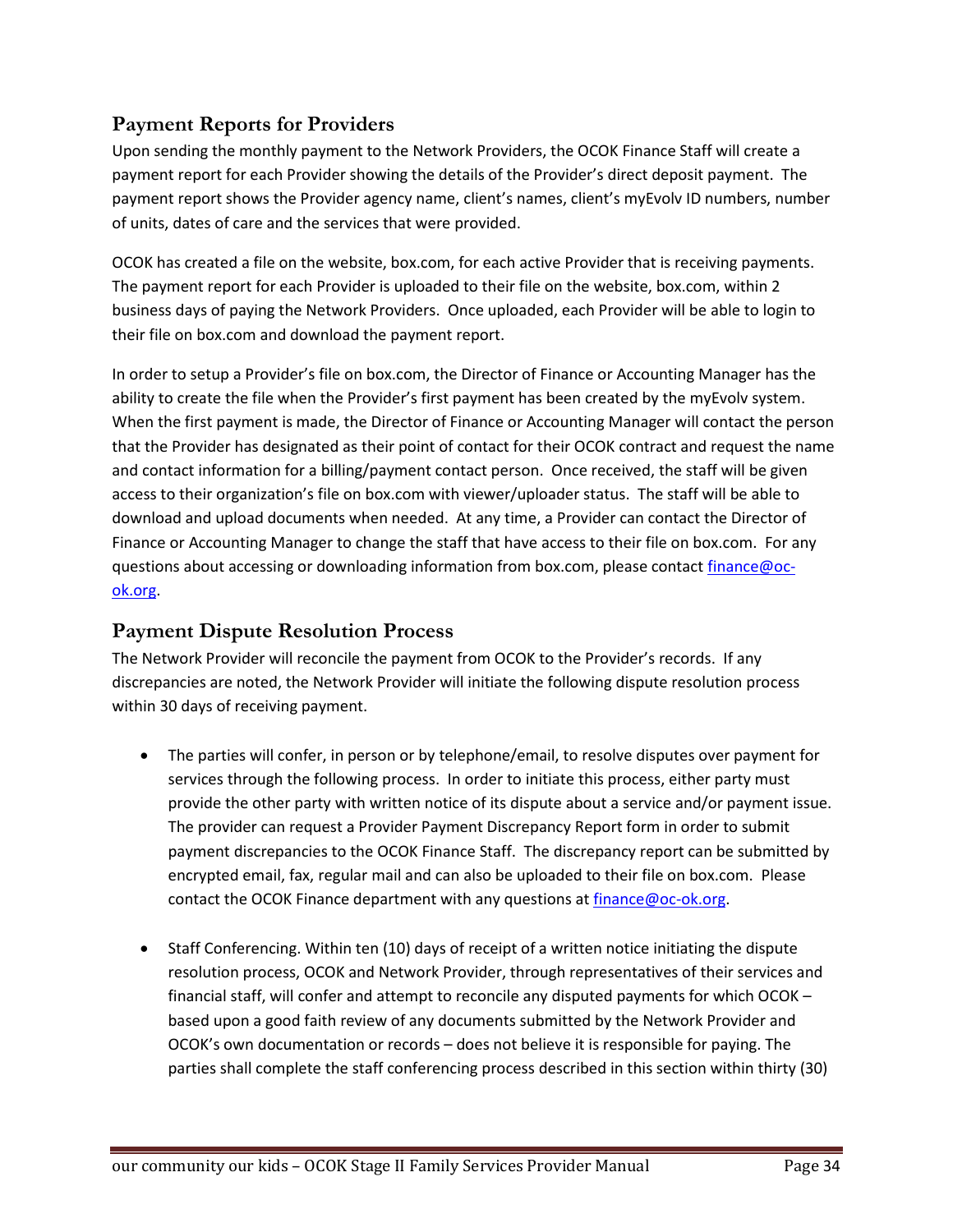days of the receipt of the written notice initiating the dispute resolution process. If the dispute is not resolved within this time period, the process will continue to CFO Conferencing.

- CFO Conferencing. For services still in dispute following the staff conferencing reconciliation process, OCOK's Chief Financial Officer and the Network Provider's Chief Financial Officer, or their designees, shall confer to resolve, settle, or compromise the dispute. The parties shall complete the CFO Conferencing process described in this section within thirty (30) days of the completion of the Staff Conferencing process described above.
- Payment after Resolving Disputes. If OCOK after conferring as provided herein with the Network Provider about the disputed payment concludes it is responsible for paying for a service or some part of it, OCOK shall make its payment to the Network Provider in the next monthly payment following the month in which OCOK concluded it was liable for payment.
- In the event the Network Provider owes OCOK for any services provided herein or pursuant to any other agreement between the parties, and such balance has been due for in excess of sixty (60) days from invoicing by OCOK to Network Provider, OCOK may deduct the balance amount due to OCOK from any amount owed to the Provider pursuant to the Provider Services Agreement.
- Compliance with Master Contract. OCOK shall take all action reasonable and necessary to comply with the requirements of the Master Contract and ensure payment for the Services thereunder.

# **Return of Funds**

In the event that the Network Provider or its independent auditor discovers that an overpayment has been made by OCOK, the Network Provider shall repay said overpayment immediately to OCOK without prior notification or request from OCOK. In the event that OCOK first discovers an overpayment has been made to the Network Provider, OCOK shall notify the Network Provider by letter of such a finding and request repayment forthwith. OCOK may unilaterally deduct overpayments made to Network Provider from monies owed to Network Provider.

# **Invoice/Billing Monitoring**

The OCOK Quality Improvement and Contracts Department will monitor the Family Services Network Providers to ensure that the Provider's records and documentation justify and support the invoices that have been submitted to OCOK for payment.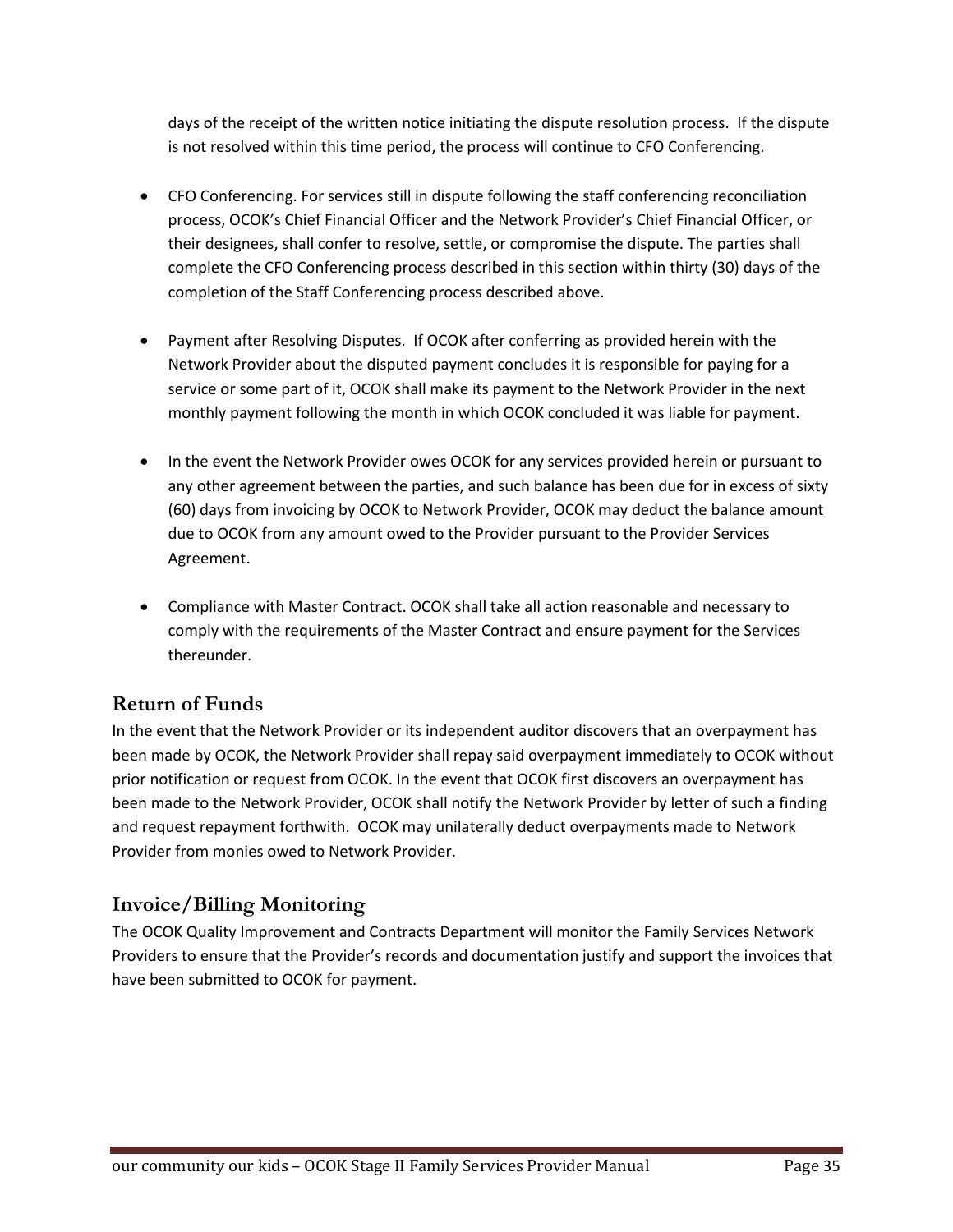# **14.Information Technology and Support**

# **Securing Email and Fax Communication**

Prior to transmitting confidential information by email, Providers are responsible for ensuring that their email system utilizes Transport Layer Security (TLS) to provide an encrypted channel of communication between email servers. TLS is an attractive alternative to third-party email encryption systems, because encryption occurs automatically in the background without requiring the receiving party to log into a third-party system to access the email. If a Provider is not certain whether their email system uses TLS, they should check with their IT professionals or contact [support@oc-ok.org](mailto:support@oc-ok.org) for assistance. OCOK will accept emails through third-party encryption services but has a strong preference for using TLS instead. Providers are also responsible for ensuring privacy of communications received by Fax. DFPS and OCOK require physical security around fax machines to prevent unauthorized access to confidential information. OCOK encourages the use of secure digital faxing services which deliver faxes to a secure email account.

OCOK provides periodic webinars and on-site training for Providers. Recorded webinars, manuals, and other useful information are posted on the OCOK website [\(http://oc-ok.org\)](http://oc-ok.org/).

During business hours, OCOK provides live phone support at 682.432.1111 or by email a[t support@oc](mailto:support@oc-ok.org)[ok.org](mailto:support@oc-ok.org) to assist Providers with technical issues related to OCOK software.

# **15.Quality Improvement and Contract Management**

# **I. Monitoring Review**

- A. The Quality Improvement and Contracts staff will make a request to the Finance Department of a list of services paid, in either the 1<sup>st</sup> month of Qtr. 1, the 1<sup>st</sup> month of Qtr. 2, the 1<sup>st</sup> month of Qtr. 3 or 1<sup>st</sup> month of Qtr. 4 to the Family Services Network Provider, in order to monitor/verify that services billed and paid were provided and evidence is in the client's record.
- B. The Director of Quality Improvement and Contracts will randomly select a month/quarter to be used for monitoring purposes.

# **II. On-site Monitoring Review/On-site Visit**

- A. The On-site Monitoring Review process may be a two (2) part process which may include, depending upon the review determined by the Quality Improvement and Contracts Specialists (QI&C Specialist), a review of the following components:
	- 1. Records: Client, Personnel, Policies and Procedures
	- 2. Physical Site
- B. The On-site Monitoring Review may be either announced or unannounced as determined by the Quality Improvement and Contracts Department.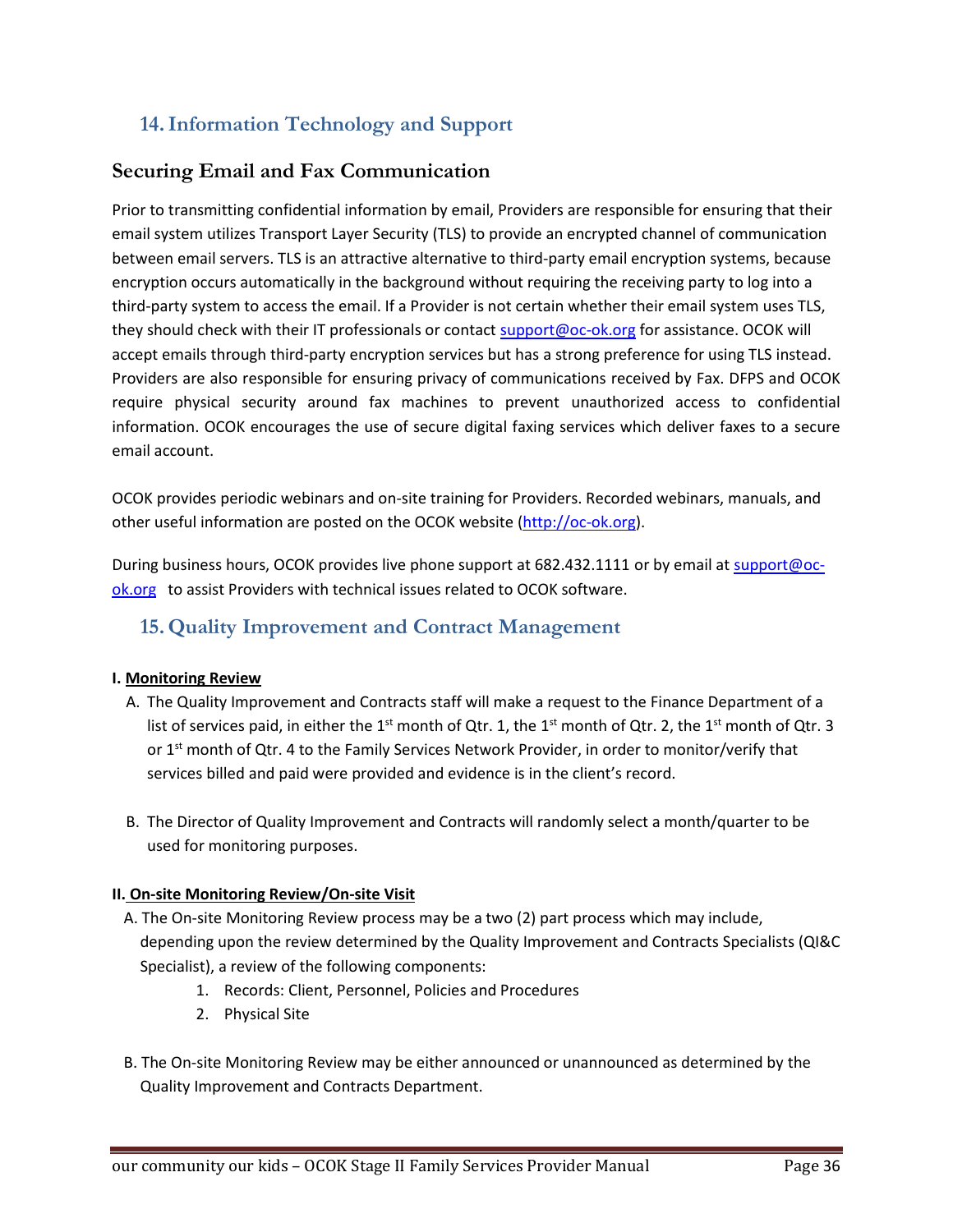- 1. OCOK will notify the Provider of an on-site monitoring review/visit via email and/or phone call at least 24 hours prior to the visit occurring.
- 2. OCOK reserves the right to make unannounced visits to the Provider during normal business hours.
- C. Quality Improvement and Contracts Specialists will complete the On-site Monitoring Review for contracted Family Services Network Providers and may request assistance from the various departments of OCOK in preparation for the Monitoring Review.
- D. Financial monitoring will be completed by the Finance Department. Monitoring and compliance of administrative and programmatic records, and performance and quality improvement process is completed by the Quality Improvement and Contracts Department. OCOK Care Management Department and OCOK Permanency Department are responsible for case reviews on an ongoing basis as they will be monitoring for Service Delivery according to their need.
- E. Quality Improvement and Contracts Department is responsible for the following:
	- 1. Scheduling the Monitoring Review with the Provider and sending a letter requesting required information prior to the review. The Monitoring Review Notice may be sent 30 days in advance of the on-site monitoring visit.
	- 2. Meeting with the Director of Quality Improvement and Contracts to go over any identified issues, distribute monitoring tools, and coordinating the review.
	- 3. Scheduling of entrance and exit interviews with the Provider's key personnel, as needed.
	- 4. Being the point of contact for the Provider during the monitoring activities.
	- 5. Consolidating and preparing the final monitoring report to issue to the Provider requesting any necessary Performance and Quality Improvement Plans.
	- 6. Reviewing, approving, and monitoring the Performance and Quality Improvement Plans (PQI Plan).
- F. Quality Improvement and Contracts Specialists will participate in pre-meetings, on-site monitoring and/or desk reviews, entrance and exit interviews, and any activities needed for the final report and any sanctions as requested by the Director of Quality Improvement and Contracts.
- G. The Provider should be prepared to make available the following, including but not limited to:
	- 1. Policy and Procedure Manual
	- 2. Personnel Records
	- 3. Client Records
	- 4. Financial Records
- H. Pre-monitoring Activities
	- 1. Quality Improvement and Contracts Specialists will send a letter to the Provider announcing the date of the monitoring review and requesting needed documentation.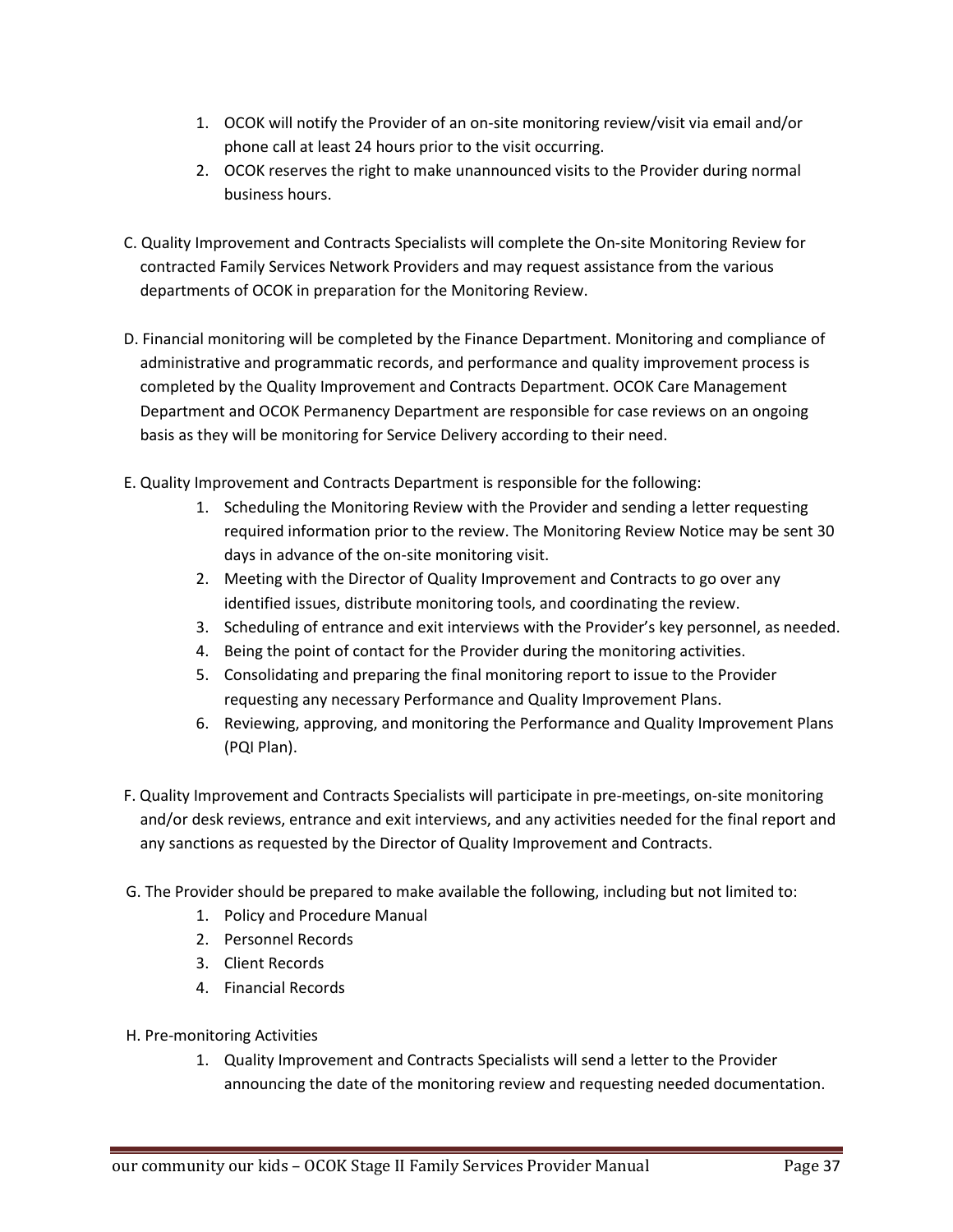- 2. Quality Improvement and Contracts Specialists will review the contract file and ensure that all applicable monitoring reports, licensing summaries and other documentation is in the file.
- 3. Quality Improvement and Contracts Specialists will meet to review prior reports and any current issues, review monitoring tools and determine roles and timelines.
- I. On-site Activities
	- 1. Quality Improvement and Contracts Specialists will meet with Provider's staff to go over the purpose, scope and activities planned for the review during the entrance interview.
	- 2. Quality Improvement and Contracts Specialists may be reviewing a variety of records, including but not limited to client, human resources, and financial records as deemed appropriate in the pre-monitoring activities.
	- 3. Interviews with staff and/or clients may be conducted.
	- 4. A tour of the facility may be requested.
	- 5. Quality Improvement and Contracts Specialists will compile work product papers as part of the monitoring. These papers are confidential during the review and must be secured daily. They may be included as back-up in the OCOK file once the monitoring is concluded.
	- 6. Quality Improvement and Contracts Specialists may be granted access to the Provider's electronic systems and will follow all guidelines of confidentiality.
	- 7. During the review, if a safety concern is apparent it will be addressed immediately with the Provider and will required immediate action and intervention.
	- 8. Quality Improvement and Contracts Specialists will require a private space to review records.
- J. When the on-site review is completed, Quality Improvement and Contracts Specialists will review the preliminary results with the Provider during the exit interview. The Provider may have the opportunity to submit missing documents within 72 hours of the exit interview.
- K. Monitoring Report and Follow-up
	- 1. Quality Improvement and Contracts Specialists will document findings (Observations) noted during the monitoring review.
	- 2. Within 30 business days of the exit interview, the assigned Quality Improvement and Contracts Specialists will compile a final monitoring report and will submit to the Provider along with a request for any necessary Performance and Quality Improvement Plans (PQI Plans). The Director of Quality Improvement and Contracts approves this monitoring report.
		- a. If the Provider disagrees with the Observations the Provider needs to provide a written response within five (5) business days to the Director of Quality Improvement and Contracts.
		- b. The Director of Quality Improvement and Contracts will review the necessary information and the Provider's response.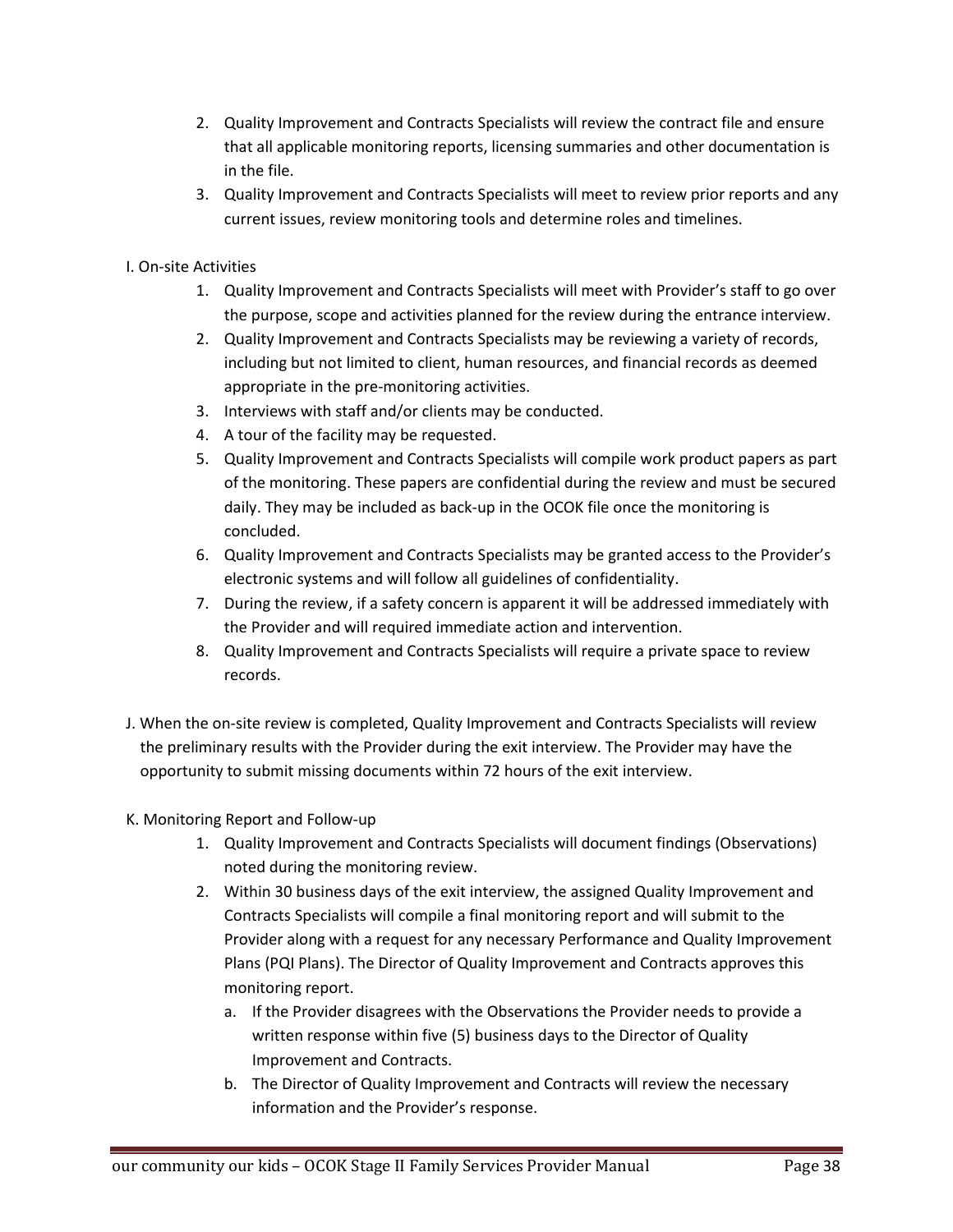- c. OCOK will send a written respond within ten (10) business days of receipt of the Provider's response with a final decision.
- 3. Performance and Quality Improvement Plans will be due from the Provider within 30 days of receipt of the monitoring report. This timeframe can be extended based on the instance that the Provider and OCOK are discussing an Observation in question. OCOK retains the right to extend the timeframe and negotiate with the Provider for a reasonable timeframe for submittal to meet the needs and relationship with the Provider.
- 4. OCOK may determine that a PQI Plan is not needed or relevant if:
	- a. The Provider is making the appropriate efforts to meet the requirement,
	- b. There were one to three (1-3) records reviewed, or
	- c. If the finding (Observation) is not in the areas of Health and Safety.
	- d. The Director of Quality Improvement and Contracts will make this determination and OCOK will notify the Provider in writing if the PQI Plan is not needed.
- 5. If PQI Plans are approved OCOK will notify the Provider.
- 6. If PQI Plans corrections and updates are needed the Provider will be notified and a revised PQI Plan will be requested.
- 7. Once the PQI Plan is approved OCOK will follow-up (during the next monitoring review) to ensure progress is made in the specific area.
- L. Contract monitoring file. Monitoring files will be maintained according to published retention schedules, to include:
	- 1. Previous year's monitoring results (tools, exit interviews, notes, etc.) and Quality Improvement Plans and/or Performance and Quality Improvement Plans,
	- 2. Current year's monitoring results with backup documentation (tools, exit interviews, notes, etc.),
	- 3. Current Performance and Quality Improvement Plans with backup documentation, and
	- 4. Any special reviews, analysis, meeting minutes, or other activities identified in review that relate to the specific Provider's oversight.

The OCOK Monitoring Tool will be posted on the OCOK website [\(www.oc-ok.org](http://www.oc-ok.org/)) for Provider's reference.

The OCOK Operations Manual will be posted on the OCOK website [\(www.oc-ok.org\)](http://www.oc-ok.org/) for Provider's reference and full description of Contract Management for Residential Providers and Family Services Providers.

Any changes to this Policy and Procedures will be posted on the OCOK website [\(www.oc-ok.org\)](http://www.oc-ok.org/). It is the Provider's responsibility to routinely check for updates to the OCOK Operations, Permanency, and Provider the Manual via OCOK website.